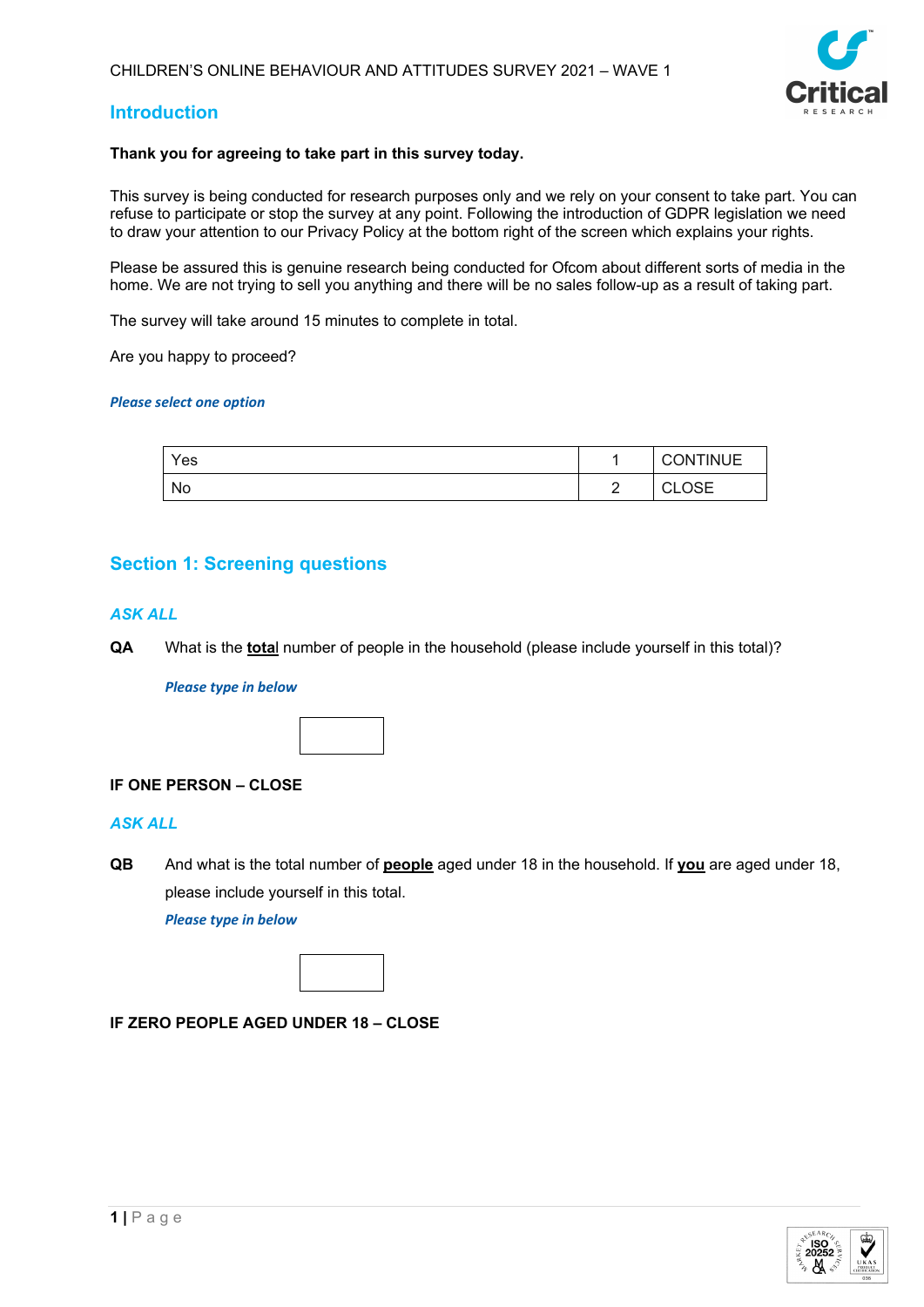

# *ASK ALL*

**QB1** Can we please ask the ages of those aged under 18 in the household? *Please select all that apply*

| Aged under 1      | 1              | CLOSE IF SINGLE CODED OR IF MULTI CODED BUT NOT WITH CODES 4-18 |
|-------------------|----------------|-----------------------------------------------------------------|
| Aged 1            | $\overline{2}$ | CLOSE IF SINGLE CODED OR IF MULTI CODED BUT NOT WITH CODES 4-18 |
| Aged 2            | 3              | CLOSE IF SINGLE CODED OR IF MULTI CODED BUT NOT WITH CODES 4-18 |
| Aged 3            | 4              | <b>CONTINUE</b>                                                 |
| Aged 4            | 5              | <b>CONTINUE</b>                                                 |
| Aged 5            | 6              | <b>CONTINUE</b>                                                 |
| Aged 6            | 7              | <b>CONTINUE</b>                                                 |
| Aged 7            | 8              | <b>CONTINUE</b>                                                 |
| Aged 8            | 9              | <b>CONTINUE</b>                                                 |
| Aged 9            | 10             | <b>CONTINUE</b>                                                 |
| Aged 10           | 11             | <b>CONTINUE</b>                                                 |
| Aged 11           | 12             | <b>CONTINUE</b>                                                 |
| Aged 12           | 13             | <b>CONTINUE</b>                                                 |
| Aged 13           | 14             | <b>CONTINUE</b>                                                 |
| Aged 14           | 15             | <b>CONTINUE</b>                                                 |
| Aged 15           | 16             | <b>CONTINUE</b>                                                 |
| Aged 16           | 17             | <b>CONTINUE</b>                                                 |
| Aged 17           | 18             | <b>CONTINUE</b>                                                 |
| Prefer not to say | 19             | <b>CLOSE</b>                                                    |

# *ASK ALL*

**QB2** And are you a parent or guardian to any of those aged under 18 in the household?

| Yes               | <b>CONTINUE</b> |
|-------------------|-----------------|
| No                | <b>CLOSE</b>    |
| Prefer not to say | <b>CLOSE</b>    |

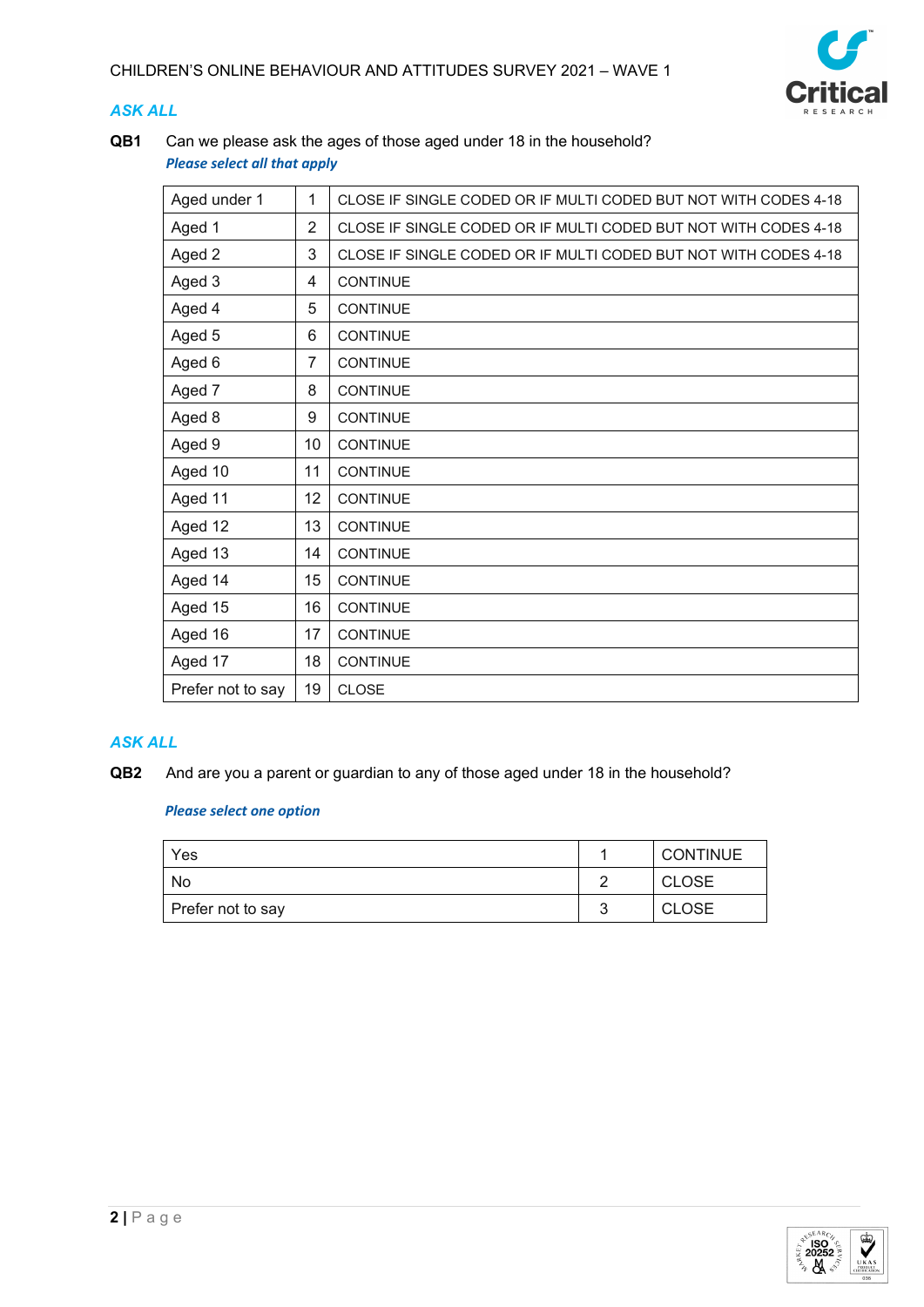

# *ASK ALL*

**QB3** Can we please ask the gender of the children aged under 18 in your household ?

|                   | Male      | Female         |
|-------------------|-----------|----------------|
| Aged under 1      | 0         | 0              |
| Aged 1            | 0         | 0              |
| Aged 2            | 0         | 0              |
| Aged 3            | 0         | $\mathbf 0$    |
| Aged 4            | 0         | $\overline{0}$ |
| Aged 5            | $\pmb{0}$ | 0              |
| Aged 6            | 0         | 0              |
| Aged 7            | 0         | 0              |
| Aged 8            | 0         | 0              |
| Aged 9            | 0         | 0              |
| Aged 10           | 0         | 0              |
| Aged 11           | 0         | $\overline{0}$ |
| Aged 12           | 0         | $\mathbf 0$    |
| Aged 13           | 0         | 0              |
| Aged 14           | 0         | 0              |
| Aged 15           | 0         | 0              |
| Aged 16           | 0         | 0              |
| Aged 17           | 0         | 0              |
| Prefer not to say |           |                |

We are carrying out research on behalf of Ofcom about children's use of, and opinions about different sorts of media. We need to know what parents and guardians think too.

The questions in the survey will relate to one particular child in your home.

We are interested in your views as a parent in relation to that child and, depending on the age of the child selected, we may want to hear from them too.

We have some questions for you first.

# *ASK ALL*

**QD1** Where do you normally live? By this we mean the place that you live for most of the year.

| England          |  |
|------------------|--|
| Wales            |  |
| Scotland         |  |
| Northern Ireland |  |
|                  |  |

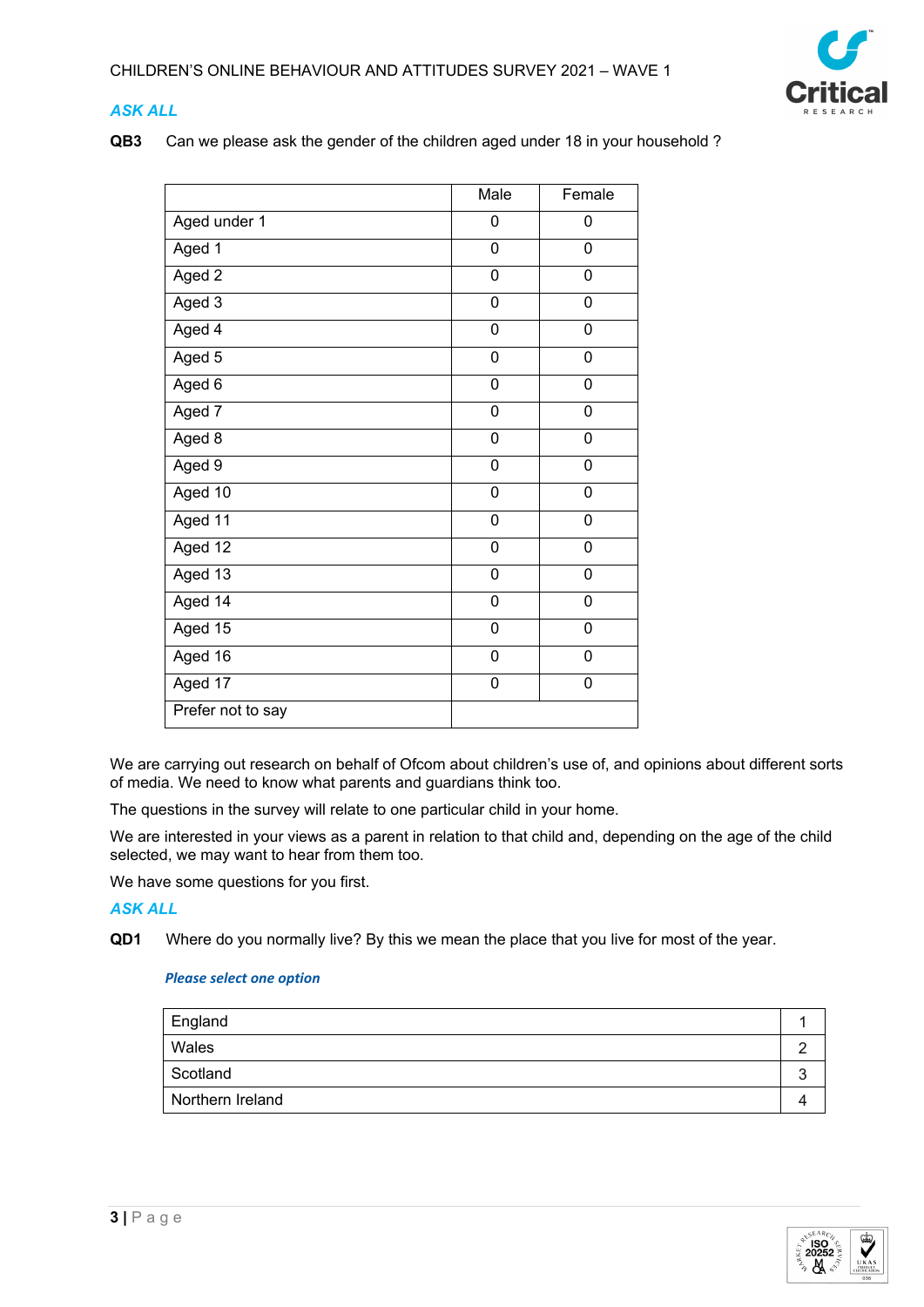

# *ASK ALL THAT LIVE IN ENGLAND AT QD1 (CODE 1)*

**QD2** What region of England do you live in?

#### *Please select one option*

| North East               |   |
|--------------------------|---|
| Yorkshire and Humberside | 2 |
| North West               | 3 |
| <b>West Midlands</b>     | 4 |
| East Midlands            | 5 |
| East of England          | 6 |
| South West               |   |
| South East               | 8 |
| London                   | 9 |

# *ASK ALL*

# **QF** Which one of these options best describes where you live?

| Large city                 |  |
|----------------------------|--|
| Smaller city or large town |  |
| Medium town                |  |
| Small town                 |  |
| Rural area                 |  |

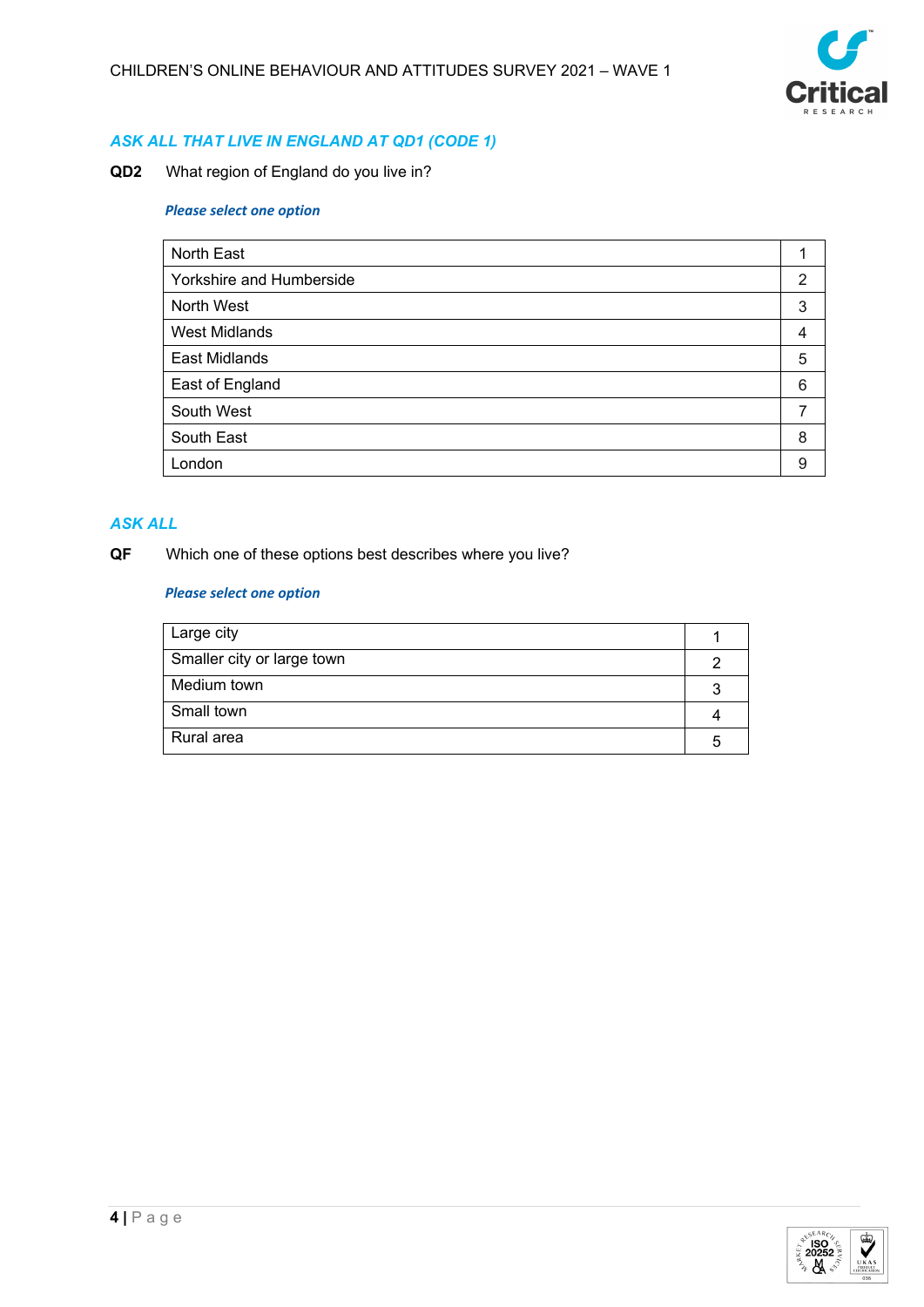# *ASK ALL*



**QG** Which of these best describes the chief income earner in your household?

If you/ they are retired and living on a private pension, please choose your description based on what you/ they did before you/ they retired.

If you/ they have been unemployed for six months or less, please choose your description based on your/ their most recent main job.

**Please note - if you/ they are currently 'on furlough' please respond based on your/ their employment status before furlough**

#### *Please select one option*

| Very senior management; top level civil servant or professional (e.g.<br>surgeon; partner in a law firm; regional bank manager; board director of<br>medium/large firm). |    |
|--------------------------------------------------------------------------------------------------------------------------------------------------------------------------|----|
| Senior or middle management in large organisation; owner of small                                                                                                        | 2  |
| business; principal officer in civil service/ local government                                                                                                           |    |
| Junior management or professional; or administrative (e.g. most office                                                                                                   |    |
| workers; accounts clerk; secretary; police sergeant; nurse)                                                                                                              | 3  |
| Skilled manual worker - e.g. mechanic, paramedic, cook, fitter, plumber,                                                                                                 |    |
| electrician, lorry driver, train driver, hairdresser, beautician, etc.                                                                                                   |    |
| Semi-skilled or unskilled manual worker - e.g. baggage handler,                                                                                                          |    |
| restaurant server, factory worker, receptionist, labourer, gardener etc.                                                                                                 | 5  |
| Housewife/househusband                                                                                                                                                   | 6  |
| Unemployed                                                                                                                                                               | 7  |
| Student                                                                                                                                                                  | 8  |
| Retired and on state pension ONLY (If retired but not only on state<br>pension, please indicate the occupation just before retirement)                                   | 9  |
| Don't know                                                                                                                                                               | 10 |
|                                                                                                                                                                          |    |

# *ESTABLISH PERMISSION/ CONSENT FROM PARENT AND CHILD (WHERE APPLICABLE) TO BE INTERVIEWED AND COLLECT NAME OF CHILD THEN CONTINUE TO SHOWSCREEN 1*

**QJ** And which of these terms best describes your relationship to your child <AGED 3/4/5/6/7/8/9/10/11/12/13/14/15/16/17>

| Parent                                               |   | <b>CONTINUE</b> |  |
|------------------------------------------------------|---|-----------------|--|
| Guardian                                             |   |                 |  |
| Something else                                       | ີ | <b>CLOSE</b>    |  |
| I do not have parental responsibility for this child |   |                 |  |

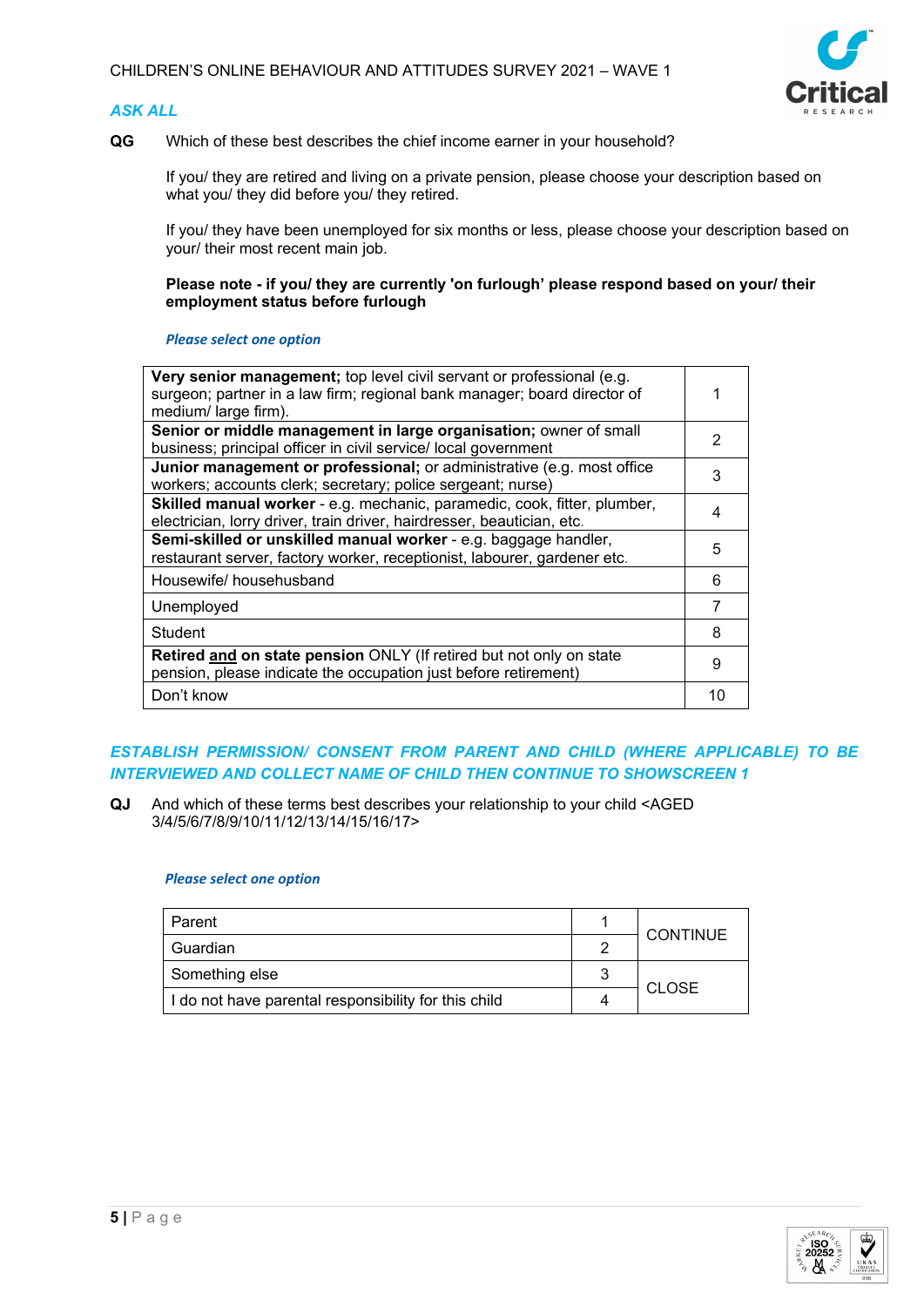# *SHOWSCREEN 1 -SHOW ALL PARENTS*

# START SURVEY

Thank you very much for your answers so far. You qualify for the main survey.

Please think about your [boy/ girl aged 3/4/5/6/7/8/9/10/11/12/13/14/15/16/17] for this next section of questions.

Please click on the '>>' button below to proceed

# *ASK ALL PARENTS OF 8-17s – PARENTS OF 3-7S SKIP TO QP1*

**QM** QUESTION TO COLLECT THE NAME OF THE CHILD WHO WILL BE ANSWERING QUESTIONS LATER, WITH AN OPTION FOR 'PREFER NOT TO SAY'

# *ASK ALL PARENTS OF 3-7s – PARENTS OF 8-17S SKIP TO QP2*

**QP1** Please think about any reason [your child] may have for **going online** – maybe to look at a website or use an app, watch a TV programme or video clip on sites or apps like YouTube, to play games online, for social media, or to do school or homework.

Does [your child] use any of **these** to go online **at home or elsewhere**?

#### *Please select all that apply*

| Mobile phone /smartphone (like an iPhone or Samsung Galaxy)                                    |    |
|------------------------------------------------------------------------------------------------|----|
| Tablet (like an iPad, Kindle Fire or Google Nexus)                                             |    |
| Laptop or netbook                                                                              |    |
| Desktop computer (one that is usually in a fixed place with a separate<br>screen and keyboard) |    |
| Games console or handheld games player                                                         | ٠h |
| Other type of device - (please type in below)                                                  |    |
| None of these/ Child does not go online                                                        |    |

# *ASK ALL PARENTS OF 3-17S*

**QP2** Does [your child] use a smart speaker which can respond to voice commands like "Alexa" or "Hey Google" ?

Popular brands include Amazon Echo, Google Home, Facebook Portal and Apple HomePod.

| Yes        |  |
|------------|--|
| No         |  |
| Don't know |  |

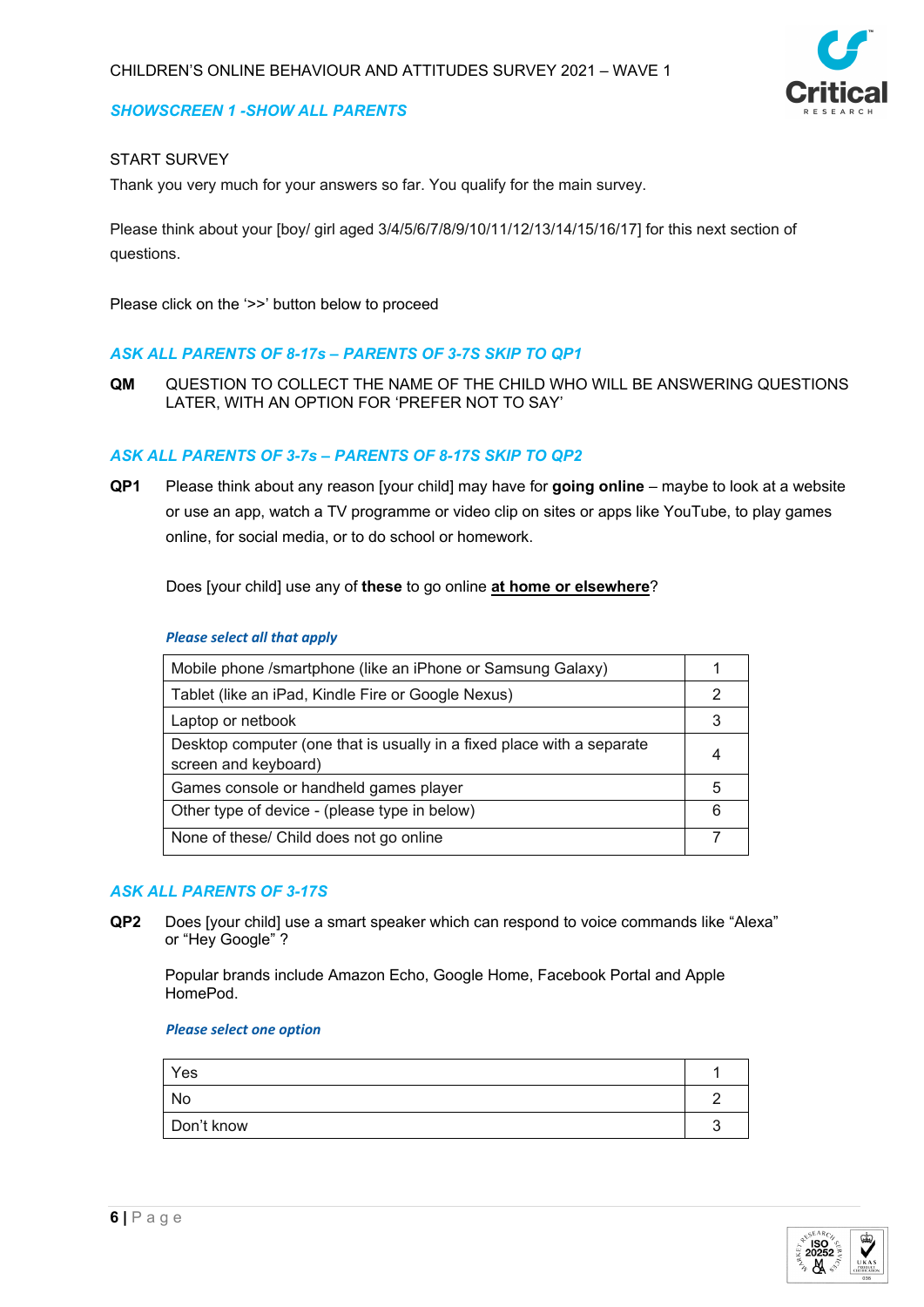

# *ASK ALL PARENTS OF 3-7s WHOSE CHILD GOES ONLINE AT QP1 (CODES 1-6)– OTHERS SKIP TO QP4*

**QP3** Thinking about the different devices that your child uses, for instance computers, tablets, or mobile phones, do they use these devices to do any of the following?

This could include any time spent learning about this when they are at school

*Please select all that apply [NB CODES 3 AND 4 NOT ASKED IF CHILD IS AGED 3-4)*

| Add funny filters to a photo                                              |  |
|---------------------------------------------------------------------------|--|
| Make a drawing or picture online, or use colouring apps                   |  |
| Coding/ programming                                                       |  |
| Follow an online 'how to' tutorial to create or do something of their own |  |
| None of these                                                             |  |
| Don't know                                                                |  |

# *ASK ALL PARENTS OF 3-7S*

**QP4** Which, **if any,** of these apps or sites does [your child] use to **send messages or make video or voice calls**?

#### *Please select all that apply*

| <b>Discord</b>                                                               | 1              |
|------------------------------------------------------------------------------|----------------|
| (Facebook) Messenger                                                         | $\overline{2}$ |
| FaceTime                                                                     | 3              |
| <b>HouseParty</b>                                                            | 4              |
| iMessage (by Apple)                                                          | 5              |
| Imo                                                                          | 6              |
| Instagram (Direct)                                                           | $\overline{7}$ |
| <b>Kik</b>                                                                   | 8              |
| <b>Microsoft Teams</b>                                                       | 9              |
| Omegle                                                                       | 10             |
| Signal                                                                       | 11             |
| Skype                                                                        | 12             |
| Snapchat                                                                     | 13             |
| Telegram                                                                     | 14             |
| WhatsApp                                                                     | 15             |
| Zoom                                                                         | 16             |
| Child sends messages or makes video/ voice calls on other apps/ sites        | 17             |
| Child does not send messages or make video or voice calls on ANY apps/ sites | 18             |
| Don't know                                                                   | 19             |

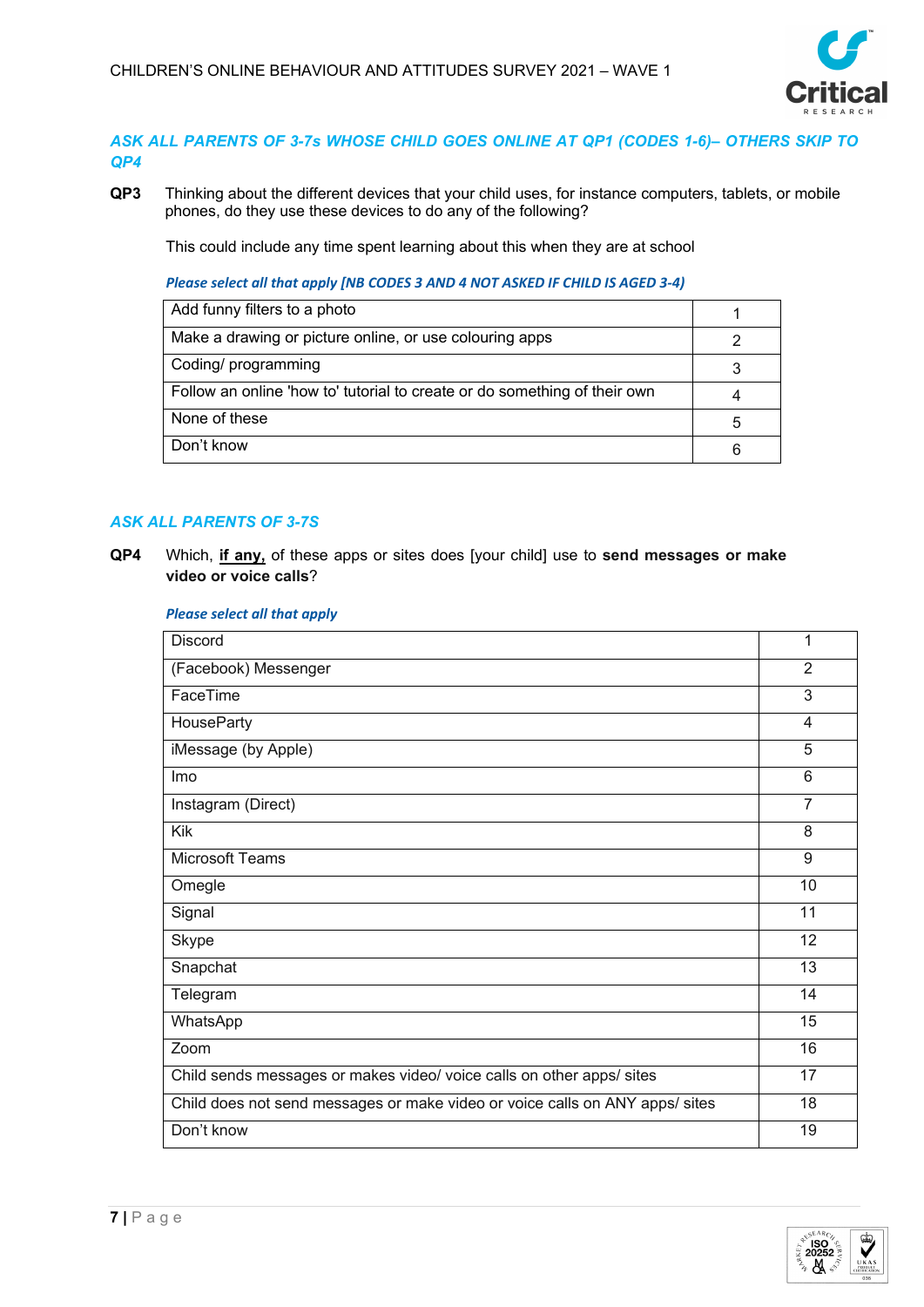

# *SHOWSCREEN – SHOW ALL PARENTS* **OF 3-7S**

Now please think about apps and sites that can be used by your child to watch or upload videos.

# *ASK ALL PARENTS OF 3-7s*

**QP5** Which, **if any**, of these apps or sites does [your child] **watch** videos on?

#### *Please select all that apply*

| <b>Byte</b>                                    | 1  |
|------------------------------------------------|----|
|                                                |    |
| Dailymotion                                    | 2  |
| Dubsmash                                       | 3  |
| Facebook (inc Facebook Gaming)                 | 4  |
| Fruitlab                                       | 5  |
| GoNoodle                                       | 6  |
| <b>GROM</b> social                             | 7  |
| Imgur                                          | 8  |
| Instagram                                      | 9  |
| Snapchat                                       | 10 |
| <b>TikTok</b>                                  | 11 |
| <b>Triller</b>                                 | 12 |
| Twitch                                         | 13 |
| Vimeo                                          | 14 |
| YouTube                                        | 15 |
| Child watches videos on other apps/sites       | 16 |
| Child does not watch videos on ANY apps/ sites | 17 |
| Don't know                                     | 18 |
|                                                |    |

# *ASK ALL PARENTS OF 3-7s*

**QP6** Does [your child] upload videos online that they have made themselves?

| Yes        |  |
|------------|--|
| No         |  |
| Don't know |  |

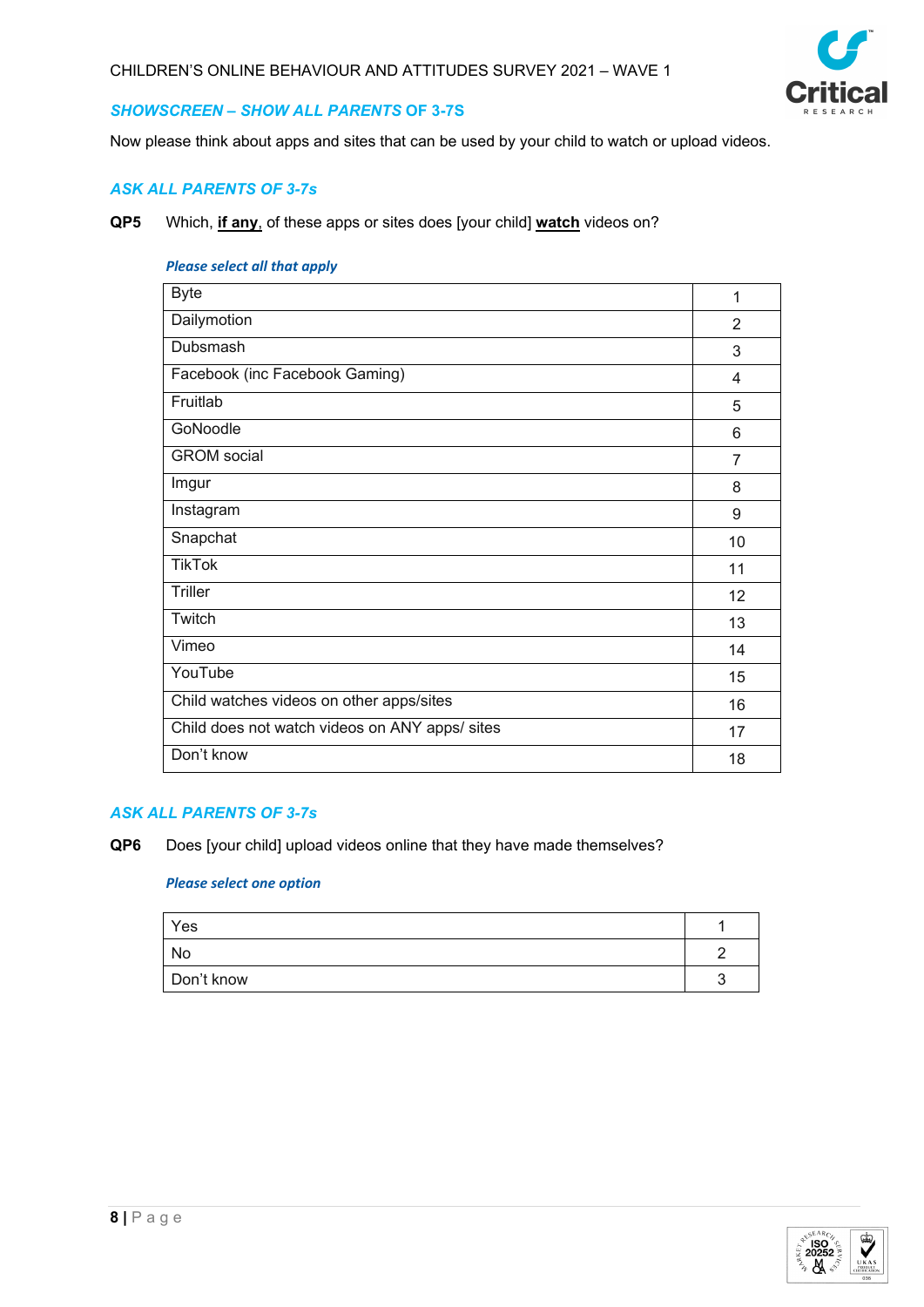

# *ASK ALL PARENTS OF 3-7s THAT SAY YES AT QP6*

**QP7** And which of these apps or sites does [your child] use to **upload** videos online that they have made themselves?

| <b>Byte</b>                               | 1              |
|-------------------------------------------|----------------|
| Dailymotion                               | 2              |
| Dubsmash                                  | 3              |
| Facebook (inc Facebook Gaming)            | 4              |
| Fruitlab                                  | 5              |
| GoNoodle                                  | 6              |
| <b>GROM</b> social                        | $\overline{7}$ |
| Imgur                                     | 8              |
| Instagram                                 | 9              |
| Snapchat                                  | 10             |
| <b>TikTok</b>                             | 11             |
| <b>Triller</b>                            | 12             |
| Twitch                                    | 13             |
| Vimeo                                     | 14             |
| YouTube                                   | 15             |
| Child uploads videos to other apps/ sites | 16             |
| Don't know                                | 17             |

#### *Please select all that apply*

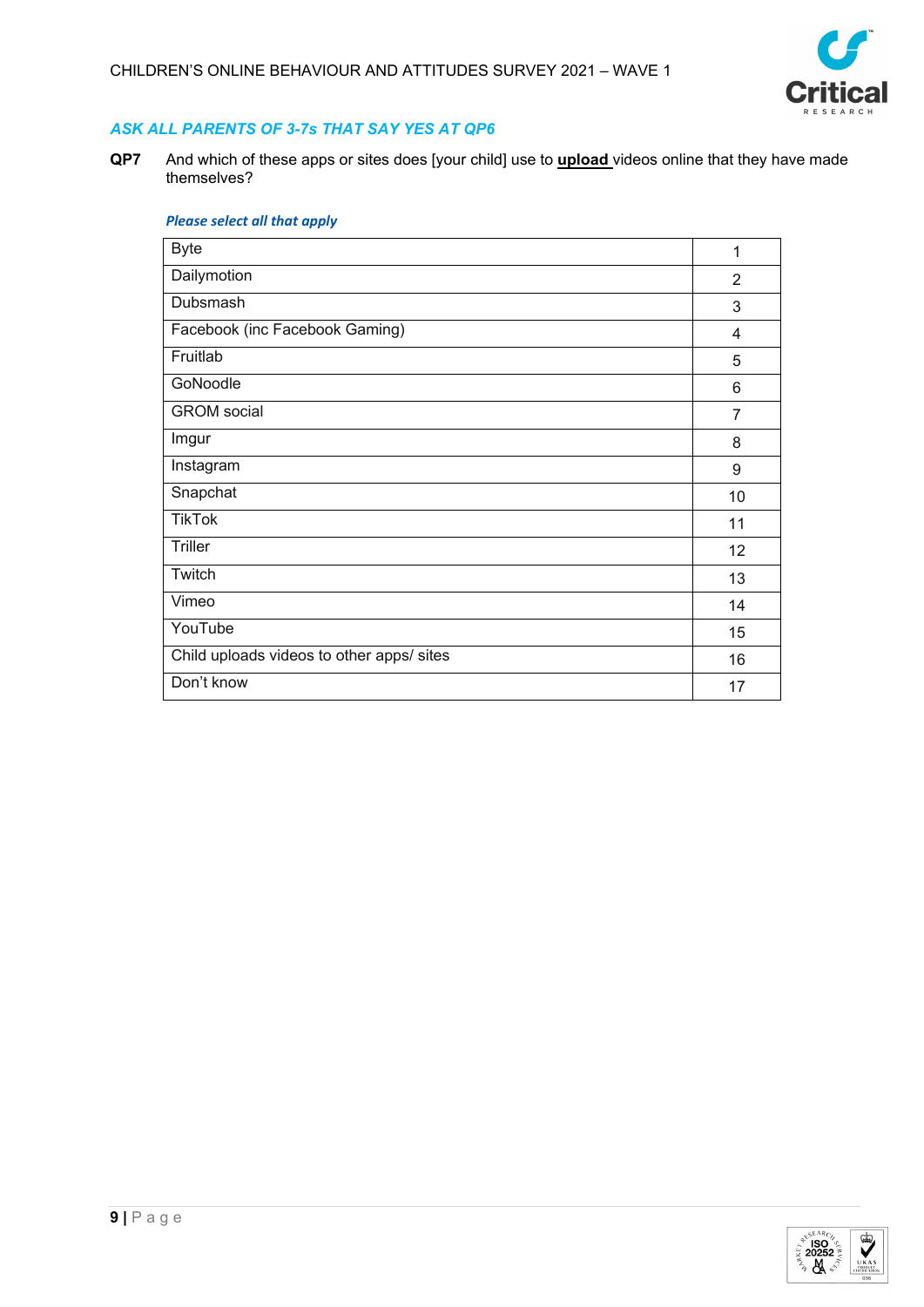

# *ASK ALL PARENTS OF 3-7s THAT WATCH VIDEOS AT QP5 (CODES 1-16) – OTHERS SKIP TO QP9*

**QP8** Below is a list of the sorts of videos that [your child] may have watched on these video sites or apps.

Which, if any, of these do they watch?

#### *Please select all that apply*

| Funny videos/ jokes/ pranks/ challenges                                                  | 1  |
|------------------------------------------------------------------------------------------|----|
| Music videos                                                                             | 2  |
| Personalities or influencers from TikTok or YouTube (like Charli D'Amelio<br>or Dan TDM) | 3  |
| 'How-to' videos or tutorials about hobbies/ things they are interested in                | 4  |
| Game tutorials/ walk-throughs/ watching other people play games                          | 5  |
| Sports/ football clips or interviews                                                     | 6  |
| Film trailers, clips of programmes, 'best-bits' or programme highlights                  | 7  |
| Whole programmes or films                                                                | 8  |
| Cartoons/ animations/ mini-movies or songs                                               | 9  |
| Videos that help them to learn new things or help with their schoolwork or<br>homework   | 10 |
| Product reviews or 'unboxing' videos - e.g. where toys are unwrapped or<br>assembled     | 11 |
| Other types of video – (please type in below)                                            | 12 |
| Don't know                                                                               | 13 |

# *ASK ALL PARENTS OF 3-7s THAT WATCH VIDEOS ON YOUTUBE AT QP5 (CODE 15) OR UPLOAD VIDEOS TO YOUTUBE AT QP7 (CODE 15) – OTHERS SKIP TO QP10*

**QP9** You said that [your child] uses YouTube. Do they use the main YouTube website or app, or the one that is aimed specifically at children called YouTube Kids, or do they use both?

*Please select all that apply*

| They use the YouTube Kids app/ site   |  |
|---------------------------------------|--|
| They use the 'main' YouTube app/ site |  |
| Don't know                            |  |

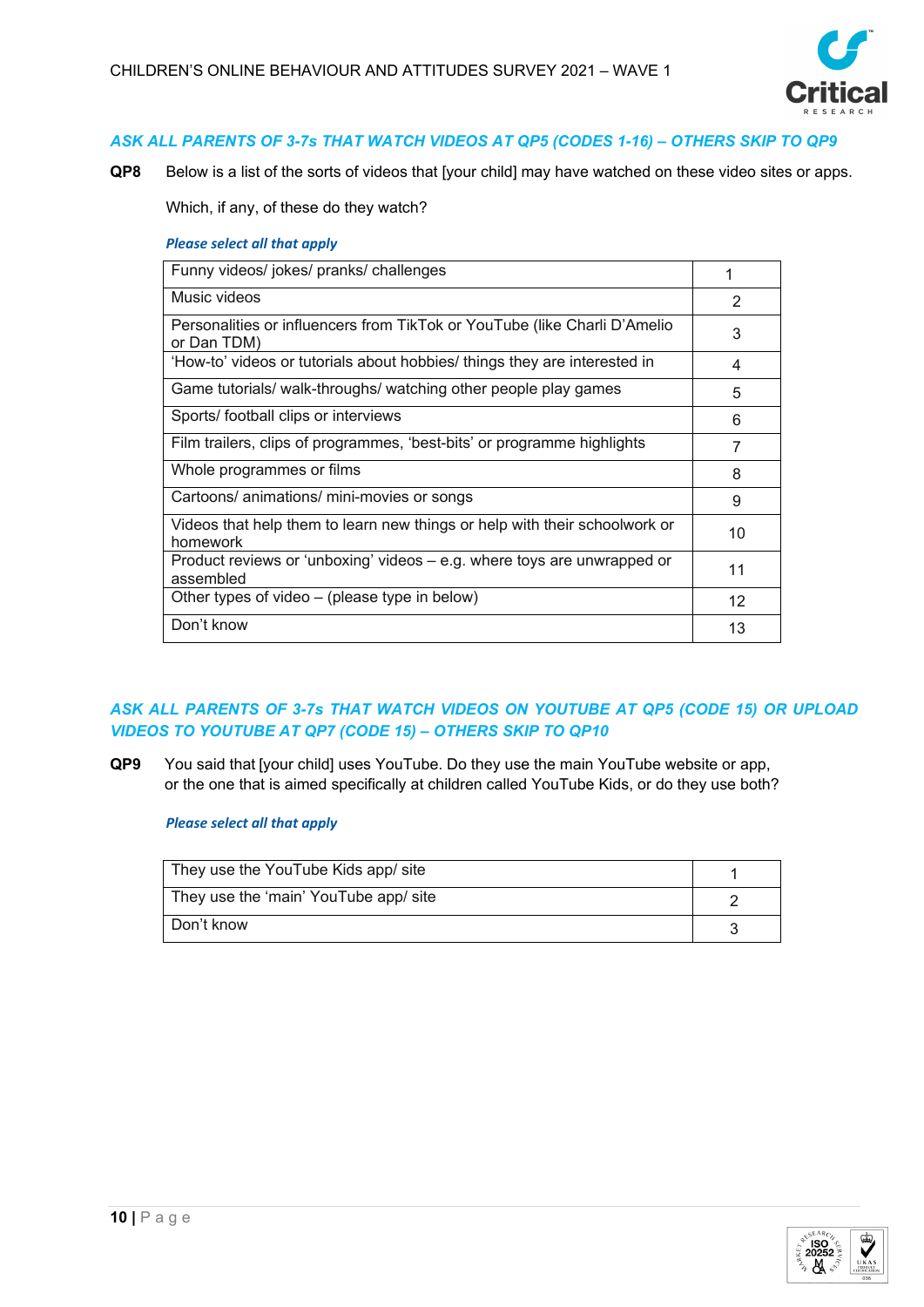

# *ASK ALL PARENTS OF 3-7s*

# **QP10 Moving on now to think about live streaming apps or sites.**

These apps or sites let you watch videos 'live' at exactly the same time as they are being made.

Which, **if any,** of these live streaming apps or sites does [your child] use to **watch live stream videos**?

#### *Please select all that apply*

| Facebook (Live)                                              |   |
|--------------------------------------------------------------|---|
| Instagram (Live)                                             | 2 |
| Monkey                                                       | 3 |
| TikTok (LIVE)                                                | 4 |
| Twitch                                                       | 5 |
| YouNow                                                       | 6 |
| YouTube (Live)                                               |   |
| Child watches live streamed videos on other apps/ sites      | 8 |
| Child does not watch live streamed videos on ANY apps/ sites | 9 |
| Don't know                                                   |   |

# *ASK ALL PARENTS OF 3-7S*

**QP11** And does [your child] live stream their **own** videos?

| Yes        |  |
|------------|--|
| No         |  |
| Don't know |  |

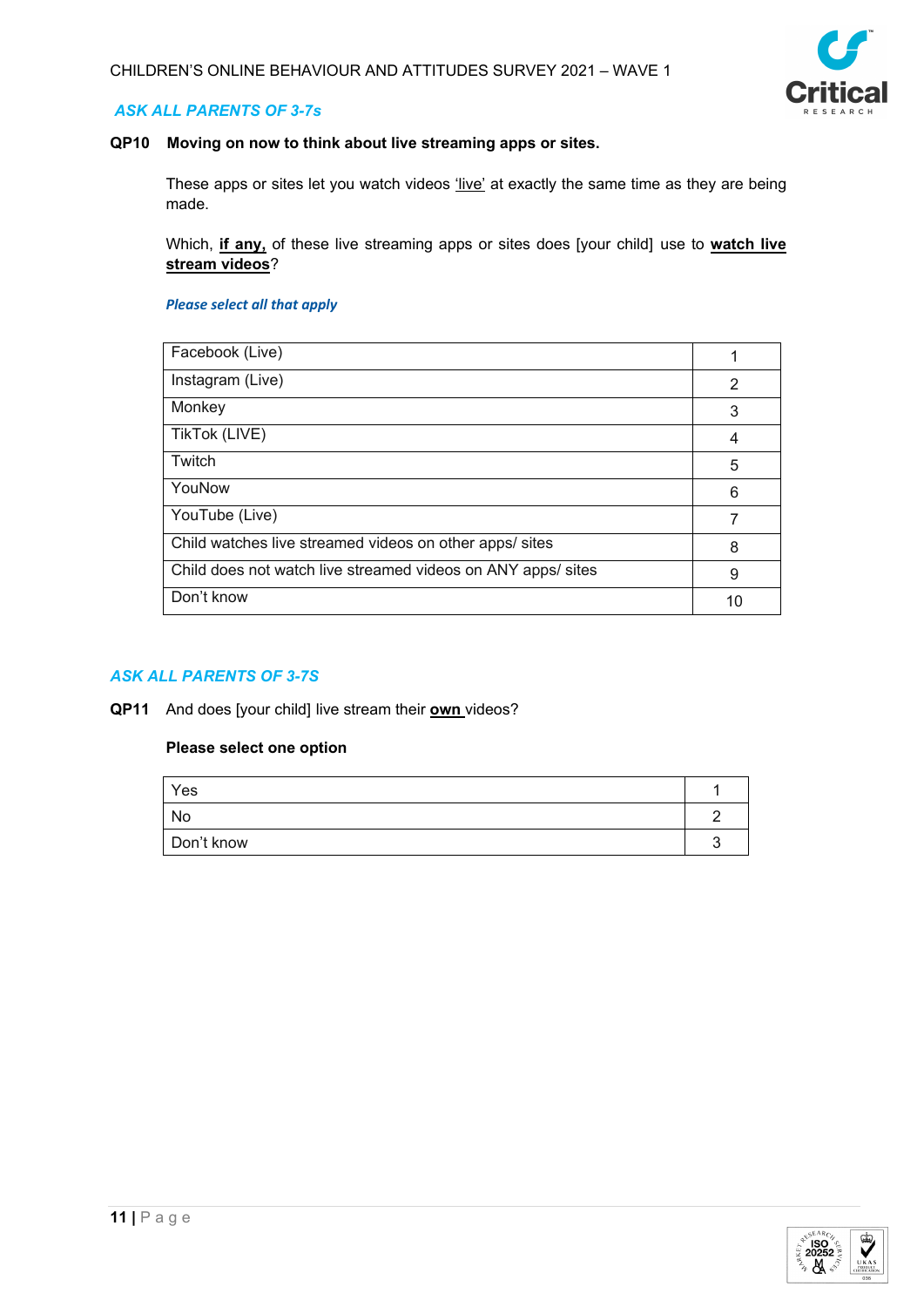

# *ALL PARENTS OF 3-7S THAT SAY THEIR CHILD DOES THIS AT QP11 (CODE 1)*

**QP12** And which of these apps or sites does [your child] use to **post or share their own live streamed videos**?

# *Please select all that apply*

| Facebook (Live)                                                           |   |
|---------------------------------------------------------------------------|---|
| Instagram (Live)                                                          | 2 |
| Monkey                                                                    | 3 |
| TikTok (LIVE)                                                             | 4 |
| Twitch                                                                    | 5 |
| YouNow                                                                    | 6 |
| YouTube (Live)                                                            |   |
| Child posts or shares their own live streamed videos on other apps/ sites | 8 |
| Don't know                                                                | 9 |

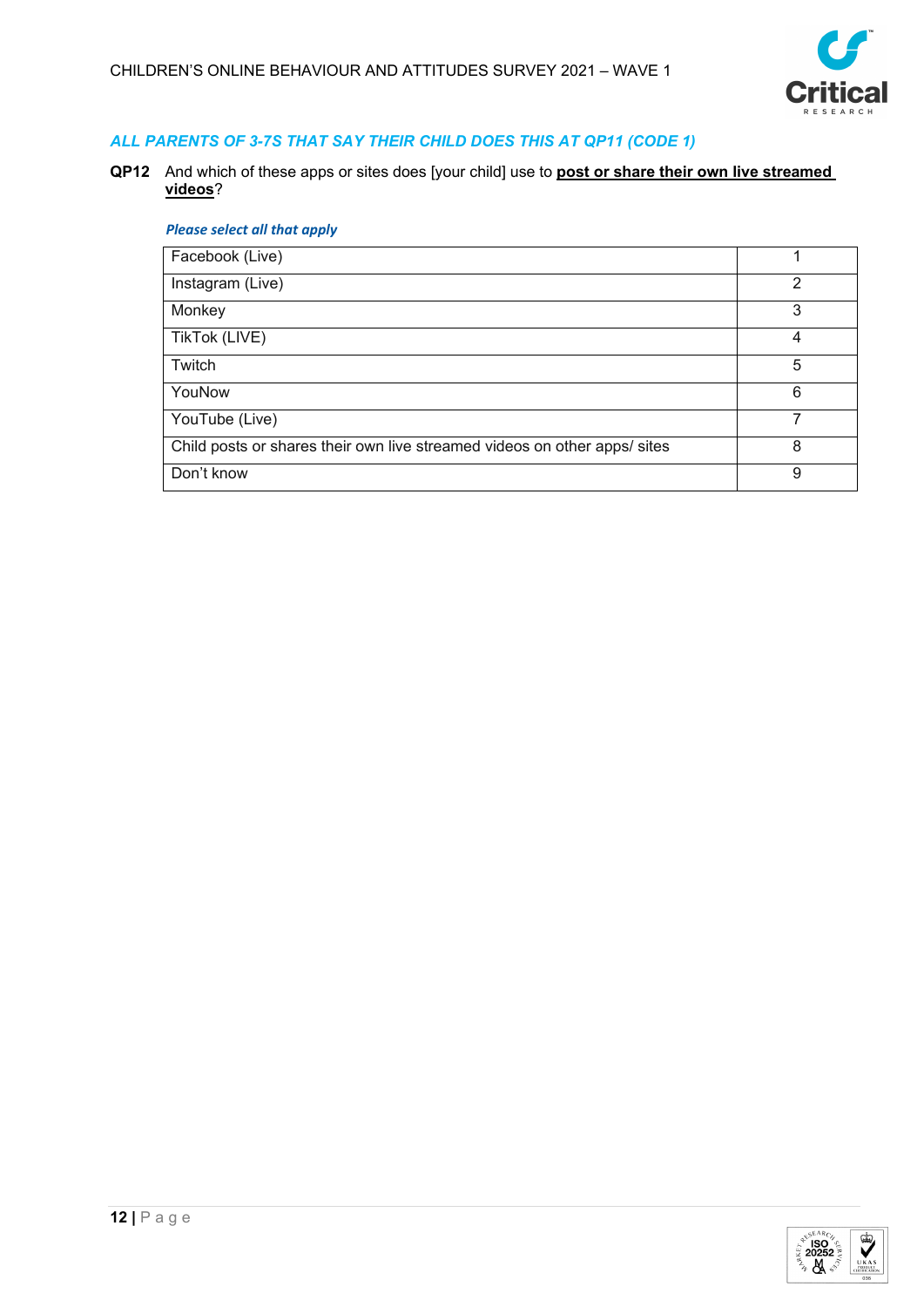

# *ASK ALL PARENTS OF 3-17s*

**QP13** [IF CHILD AGED 3-7 AND ANY CHOSEN AT PREVIOUS QUESTIONS - You have already said that [your child] uses some of the apps/ sites shown below for certain types of uses that we've asked about.

Now we're interested in their use of apps/ sites for **'social media'** – so doing things like 'following' friends, people or organisations, reading, 'liking' or sharing things (like photos, opinions, comments, news stories, links to other content etc).].

[IF NONE CHOSEN AT PREVIOUS QUESTIONS AND CHILD AGED 3-7 OR FOR PARENTS OF 8-17S **-** Please now think about [your child] 's use of apps/ sites for **'social media'** – so doing things like 'following' friends, people or organisations, reading, 'liking' or sharing things (like photos, opinions, comments, news stories, links to other content etc).

# **Which, if any, of these social media apps/ sites** does [your child] **use?**

| Facebook                                        | 1              |
|-------------------------------------------------|----------------|
| GoBubble                                        | $\overline{2}$ |
| Instagram                                       | 3              |
| Momio                                           | 4              |
| Pinterest                                       | 5              |
| PopJam                                          | 6              |
| Reddit                                          | 7              |
| Snapchat                                        | 8              |
| <b>TikTok</b>                                   | 9              |
| Tumblr                                          | 10             |
| Twitter                                         | 11             |
| Whisper                                         | 12             |
| <b>Wink</b>                                     | 13             |
| YuBo                                            | 14             |
| Child uses other social media apps/ sites       | 15             |
| Child does not use ANY social media apps/ sites | 16             |
| Don't know                                      | 17             |
|                                                 |                |

#### *Please select all that apply*

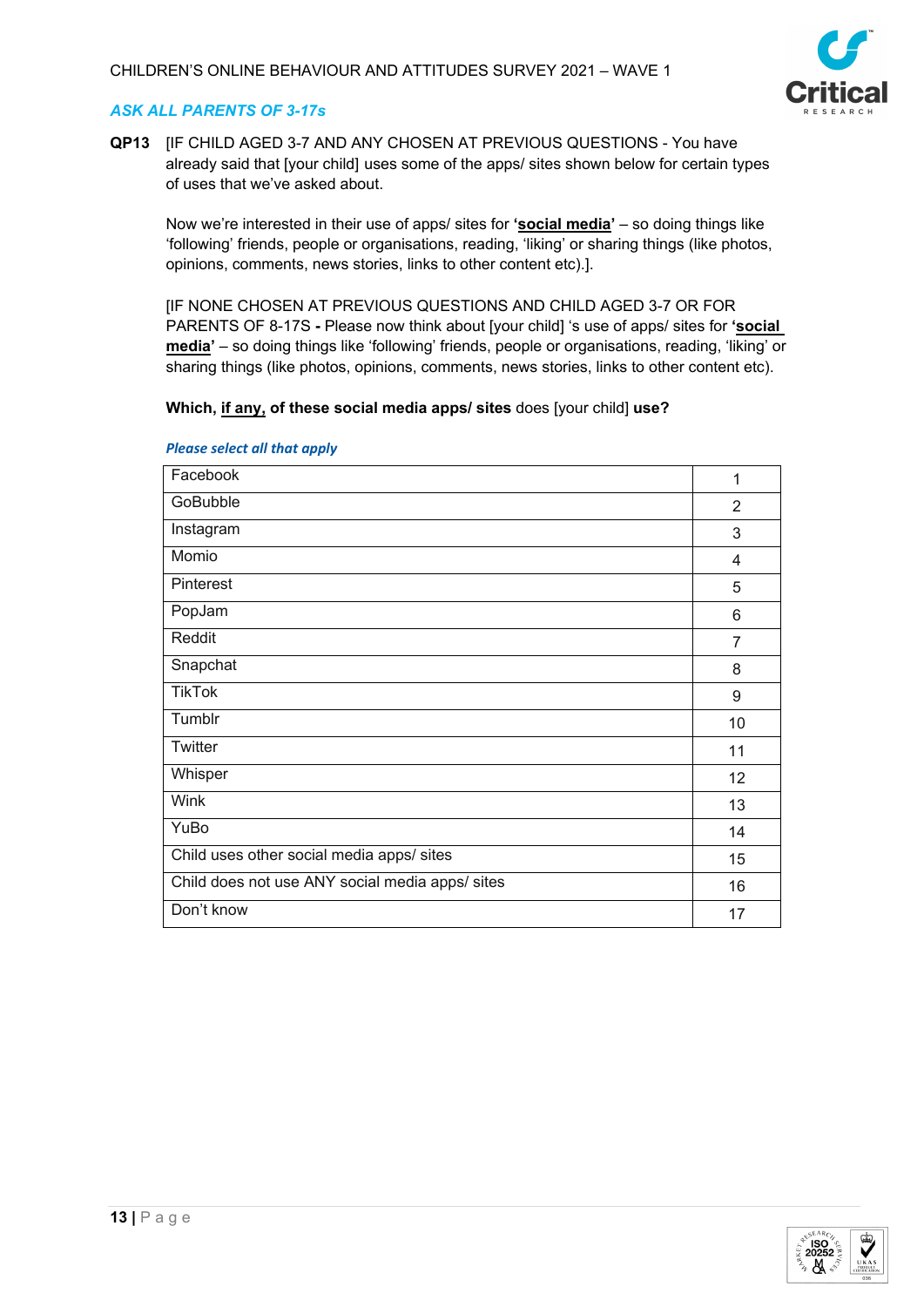

# *ASK IF CHILD AGED 3-17 HAS A SOCIAL MEDIA PROFILE AT QP13 (CODES 1-15) - OTHERS SKIP TO QP14*

# **QP18** Are you a friend or follower of your child on any of the social media apps or sites that [your child] uses? **SHOW LOGOS FROM QP13**

*Please select one option*

| Yes        |  |
|------------|--|
| No         |  |
| Don't know |  |

# *ASK IF CHILD AGED 3-17 HAS A SOCIAL MEDIA PROFILE AT QP13 (CODES 1-15) - OTHERS SKIP TO QP14*

**QP19** To what extent do you agree or disagree with this statement:

#### **For my child, the benefits of using social media sites or apps like Instagram, Snapchat, Facebook or TikTok outweigh the risks.**

*Please select one option*

| Strongly disagree          |   |
|----------------------------|---|
| Slightly disagree          |   |
| Neither agree nor disagree |   |
| Slightly agree             |   |
| Strongly agree             | 5 |
| Don't know                 |   |

# *ASK ALL PARENTS OF 3-17s*

**QP14** As far as you are aware is there a minimum age that someone has to reach before they can have a profile on most social media apps or sites? So, sites or apps like Instagram, Snapchat, Facebook or TikTok.

| Yes – there is a minimum age requirement    |  |
|---------------------------------------------|--|
| No – there is not a minimum age requirement |  |
| Don't know                                  |  |

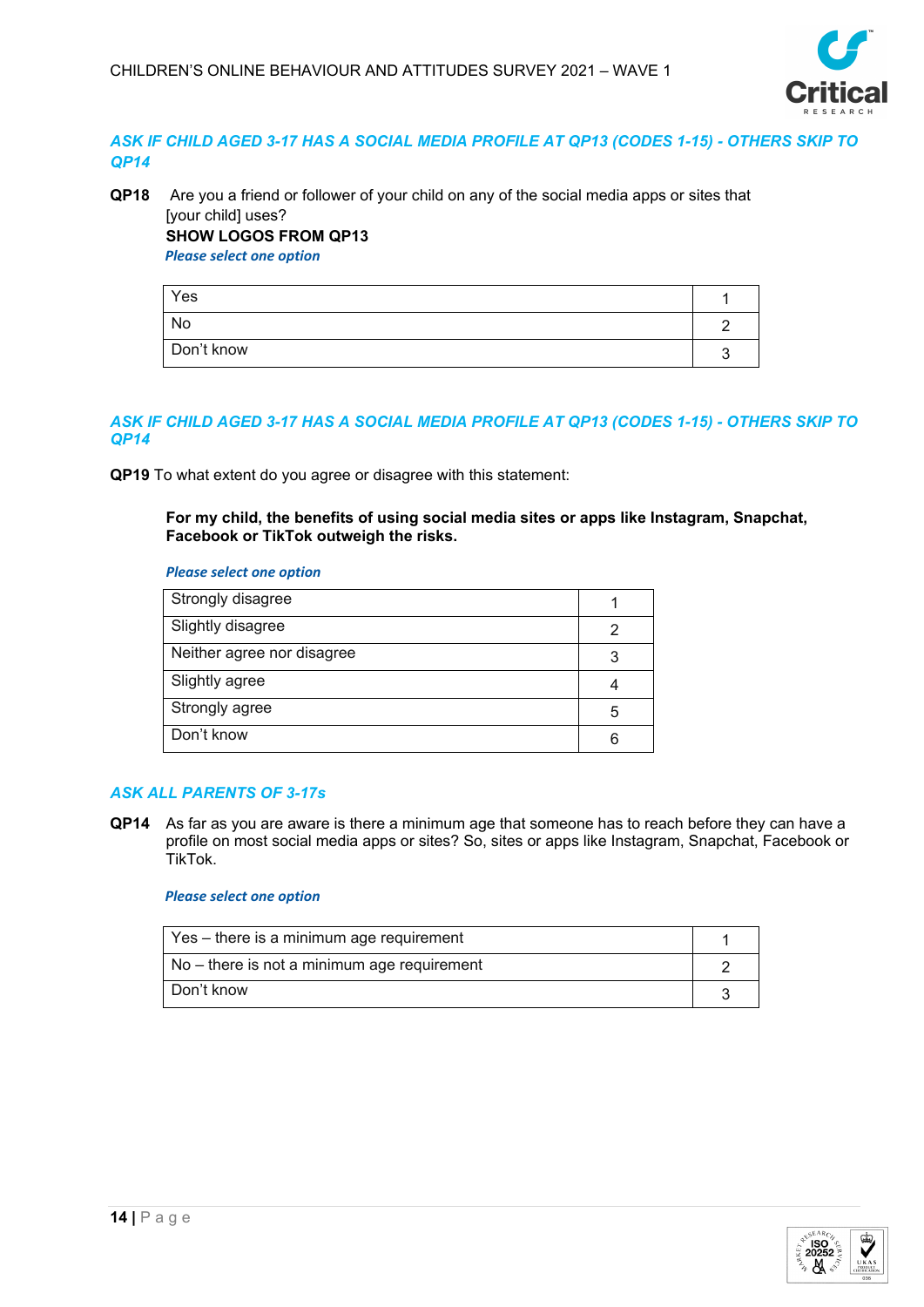

# ASK ALL PARENTS OF 3-17s THAT ARE AWARE OF A MINIMUM AGE REQUIREMENT AT QP *(CODE 1) – OTHERS SKIP TO QP16*

**QP15** And, for most social media apps or sites what is this minimum age (that someone has to reach before they can have a profile on apps or sites like Instagram, Snapchat, Facebook or TikTok)?

#### *Please select one option*

| Age under 10    | 1  |
|-----------------|----|
| Aged 10         | 2  |
| Aged 11         | 3  |
| Aged 12         | 4  |
| Aged 13         | 5  |
| Aged 14         | 6  |
| Aged 15         | 7  |
| Aged 16         | 8  |
| Aged 17         | 9  |
| Aged 18 or over | 10 |
| Don't know      | 11 |
|                 |    |

# *ASK ALL PARENTS OF 3-17s*

**QP16** To what extent do you agree or disagree with this statement about social media sites or apps?

**I would allow my child to have a profile on these sites or apps before they had reached the minimum age required by that site or app**

| Strongly disagree          |   |
|----------------------------|---|
| Slightly disagree          |   |
| Neither agree nor disagree | 3 |
| Slightly agree             |   |
| Strongly agree             | 5 |
| Don't know                 | 6 |

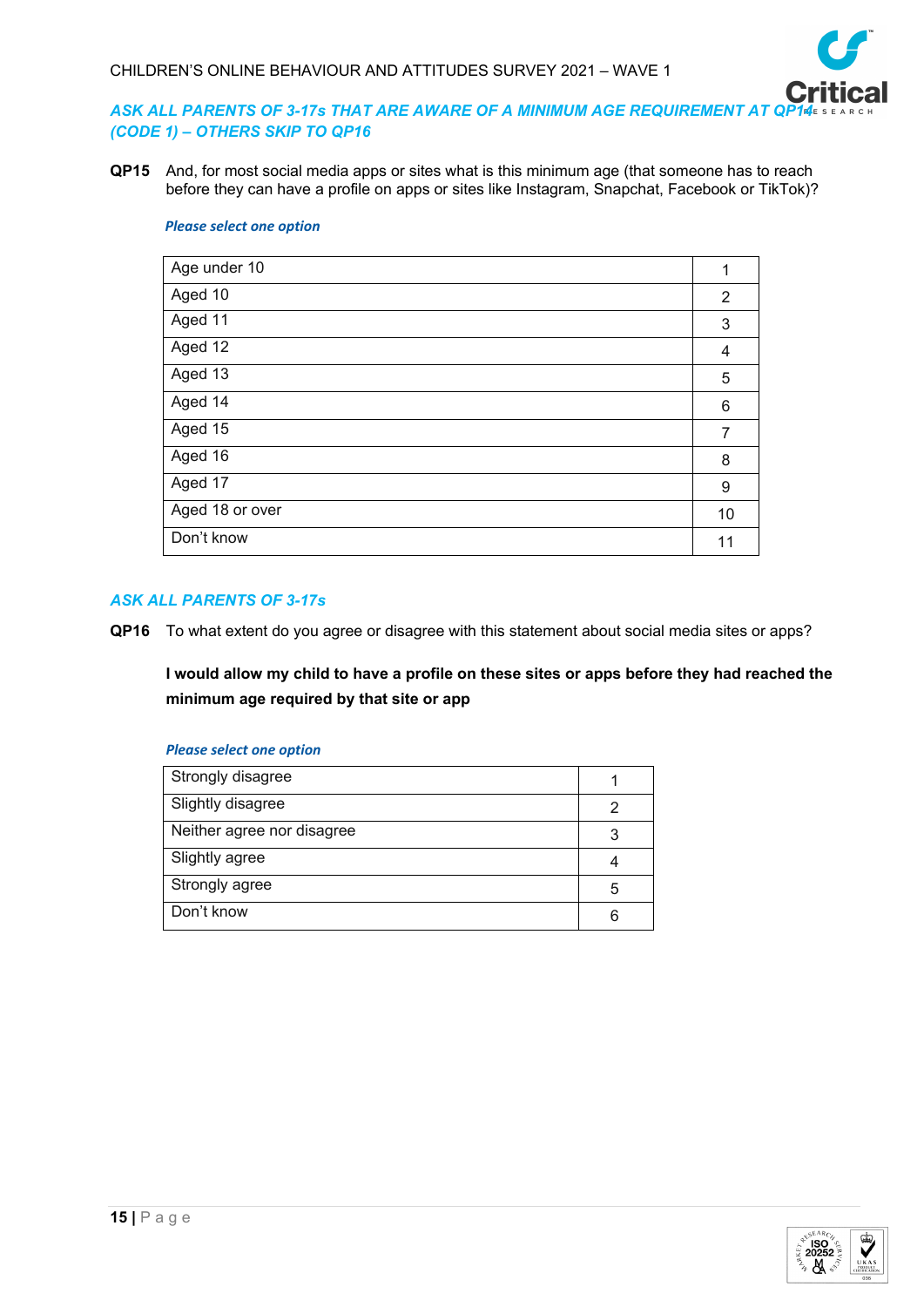

# *ASK IF CHILD AGED 3-7 HAS A SOCIAL MEDIA PROFILE AT QP13 (CODES 1-15) OR THAT WATCH CONTENT ON VSPS AT QP5 (CODES 1-16) OR THAT POST CONTENT ON VSPS AT QP7 (CODES 1-16) OR THAT WATCH LIVESTREAMS AT QP10 (CODES 1-8) OR THAT POST THEIR OWN LIVESTREAMS AT QP12 (CODES 1-8) – OTHERS SKIP TO QP21*

**QP20** Below is a list of some of the apps/ sites that you said earlier that [your child] uses. (FILTERED ACCORDINGLY)

Some can be used by anyone, but others need a profile to be set up first. This may involve choosing a user name, password and a picture for the profile.

Please click on those where [your child] **has a profile**.

| <b>Byte</b>                                   | $\mathbf{1}$            |
|-----------------------------------------------|-------------------------|
| <b>DailyMotion</b>                            | $\overline{2}$          |
| Dubsmash                                      | $\mathsf 3$             |
| Facebook                                      | $\overline{\mathbf{4}}$ |
| Fruitlab                                      | 5                       |
| <b>GoBubble</b>                               | $\,6\,$                 |
| GoNoodle                                      | $\overline{7}$          |
| <b>GROM</b> social                            | 8                       |
| Imgur                                         | $\boldsymbol{9}$        |
| Instagram                                     | 10                      |
| Momio                                         | 11                      |
| Monkey                                        | 12                      |
| Pinterest                                     | 13                      |
| PopJam                                        | 14                      |
| Reddit                                        | 15                      |
| Snapchat                                      | 16                      |
| <b>TikTok</b>                                 | 17                      |
| Triller                                       | 18                      |
| Tumblr                                        | 19                      |
| Twitch                                        | 20                      |
| Twitter                                       | 21                      |
| Vimeo                                         | 22                      |
| Whisper                                       | 23                      |
| Wink                                          | 24                      |
| YuBo                                          | 25                      |
| YouNow                                        | 26                      |
| YouTube                                       | 27                      |
| Child does not have a profile on ANY of these | 28                      |
| Don't know                                    | 29                      |

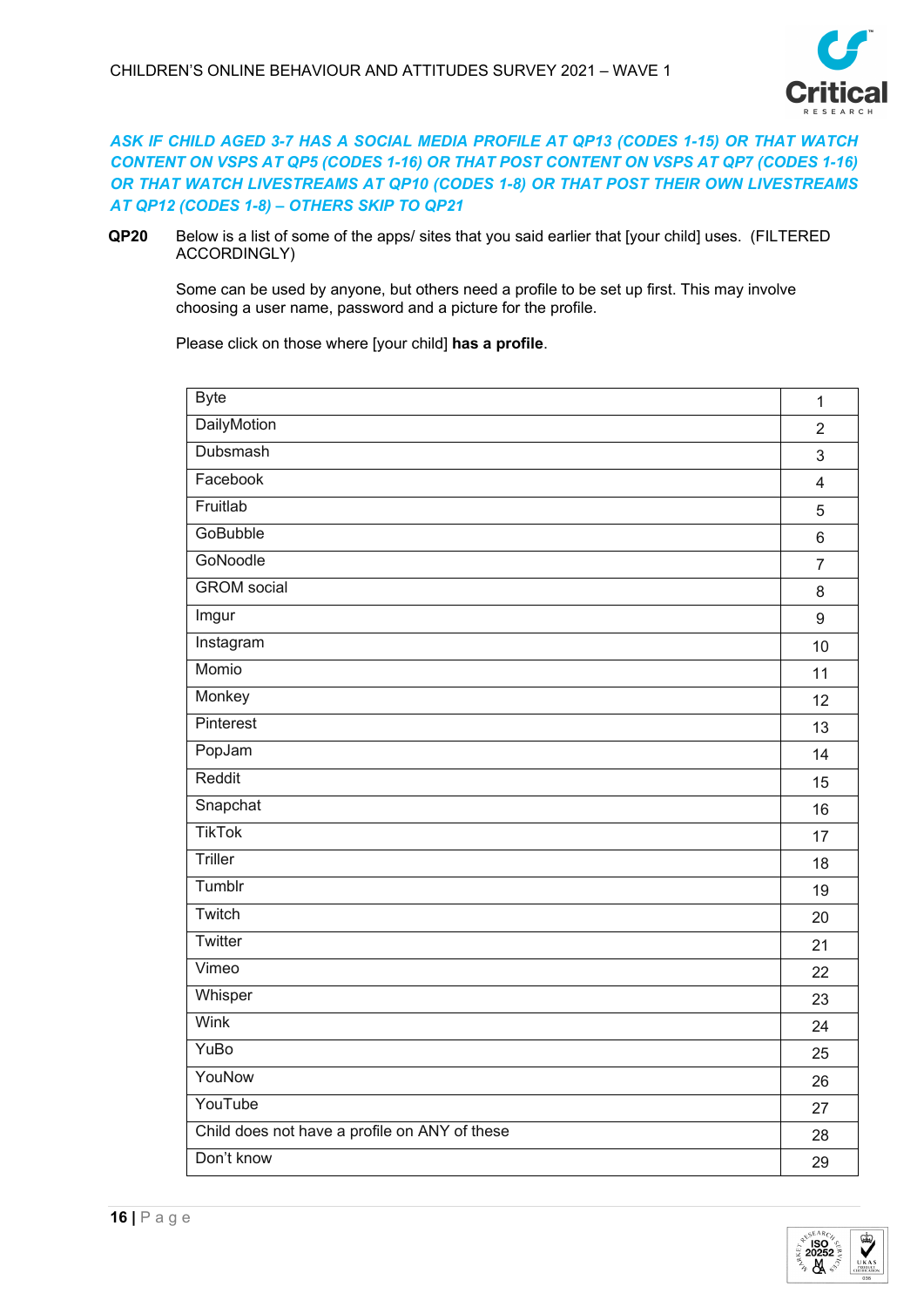

# *ASK IF CHILD AGED 3-12 HAS A REGISTERED PROFILE AT ANY SITES AT QP20 (CODES 1-29) - OTHERS SKIP TO QP22*

**QP21** Thinking across all the sites/ apps you said [your child] has a profile on, broadly speaking which **one** of these statements **best** applies? *Please select one option*

| My child set up these profiles themself                    |  |
|------------------------------------------------------------|--|
| My child set up these profiles with help from someone else |  |
| Someone else set up these profiles for my child            |  |
| Don't know                                                 |  |

# *ASK ALL PARENTS OF 3-7s*

**QP22** Thinking about watching TV and films…

Does [your child] watch TV programmes or films on any of these services?

# *Please select all that apply*

| <b>Netflix</b>                                                          |    |
|-------------------------------------------------------------------------|----|
| Amazon Prime Video                                                      | 2  |
| Disney+                                                                 | 3  |
| Hayu                                                                    | 4  |
| NOW TV                                                                  | 5  |
| Apple TV +                                                              | 6  |
| <b>Britbox</b>                                                          | 7  |
| Crunchyroll                                                             | 8  |
| Any other paid-for on-demand television services (please type in below) | 9  |
| No - they do not watch any of these                                     | 10 |
| Don't know                                                              |    |

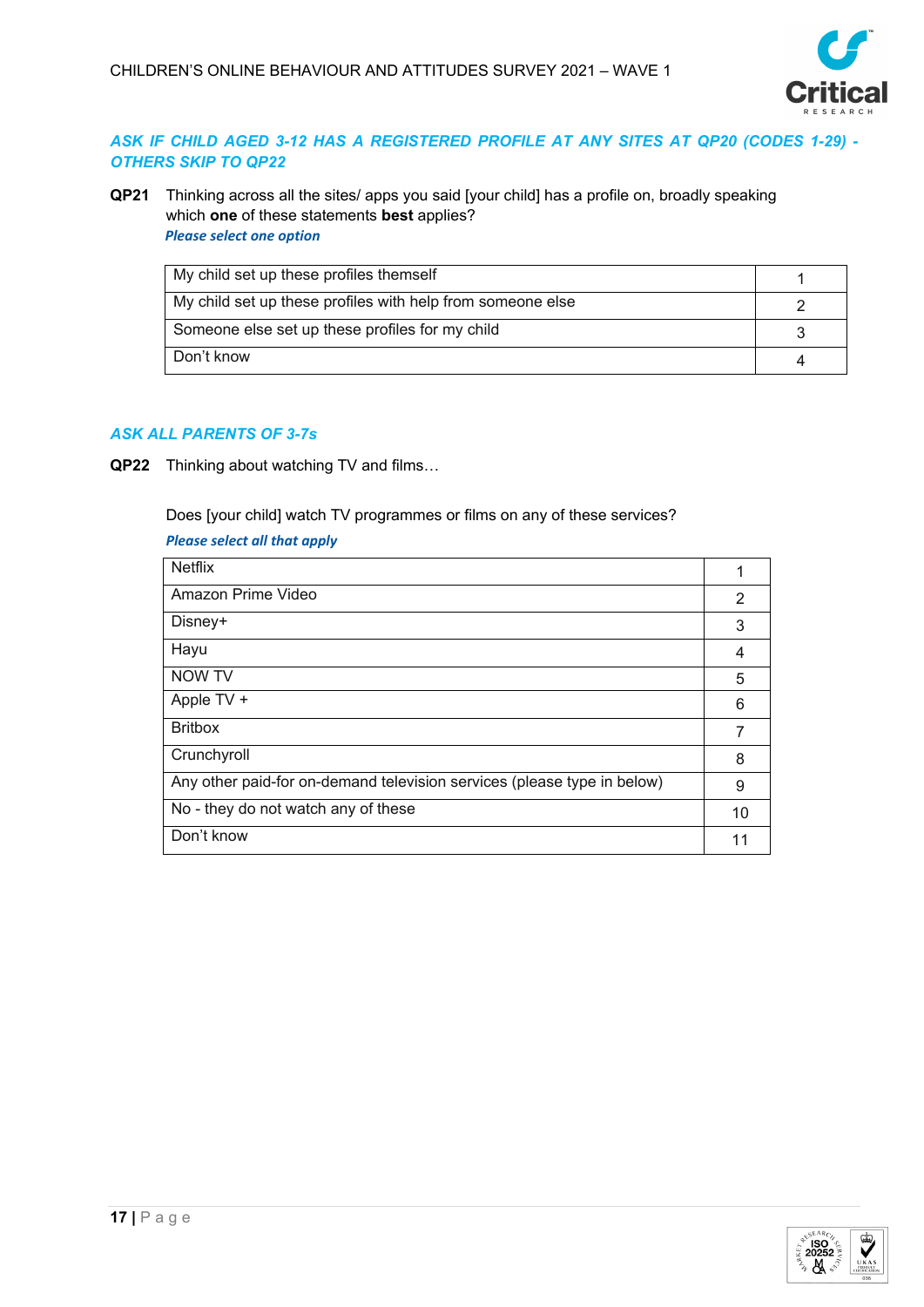

# *ASK ALL PARENTS OF 3-7s*

**QP23.** And now thinking about playing games…

Does [your child] play games at home or elsewhere in any of these ways?

#### **Please select all that apply**

| On a games console or games player<br>(e.g. PlayStation, Xbox, Nintendo Switch, Nintendo DS or PS Vita) |   |
|---------------------------------------------------------------------------------------------------------|---|
| On a desktop computer, laptop, or netbook                                                               | 2 |
| On a mobile phone or smartphone                                                                         | 3 |
| On a tablet                                                                                             |   |
| Through an app on a smart TV                                                                            | 5 |
| On a virtual reality gaming headset / device<br>(e.g. Oculus, Samsung Gear VR)                          | 6 |
| Using wearable technology like a smartwatch (such as an Apple Watch)                                    |   |
| No, never play games                                                                                    | 8 |

# *ALL PARENTS WHOSE CHILD AGED 3-7 PLAYS GAMES AT QP23 (CODES 1 -7)*

**QP24.** Which of the following types of games do they play?

# **Please select all that apply**

| Puzzles or quizzes                                                        |    |
|---------------------------------------------------------------------------|----|
| (e.g. Trivia 360, Sudoku, Candy Crush)                                    |    |
| Action/adventure                                                          | 2  |
| (Super Mario Odyssey, Legend of Zelda: Breath of the Wild, Subway Surfer) |    |
| <b>Shooters</b>                                                           | 3  |
| (e.g. Star Wars: Battlefront, Call of Duty)                               |    |
| Playing against one other person                                          | 4  |
| (e.g. Words with Friends, Online chess)                                   |    |
| Playing against multiple people/ teams                                    | 5  |
| (e.g. Fortnite, Fall Guys, Among Us)                                      |    |
| Creative and building games                                               | 6  |
| (e.g. Roblox, Minecraft)                                                  |    |
| Playing in a virtual world                                                | 7  |
| (e.g. Animal Crossing, World of Warcraft, Sims)                           |    |
| Simulation experience                                                     | 8  |
| (e.g. flying a plane)                                                     |    |
| Fitness and dance                                                         | 9  |
| (e.g. Wii Fit, Just Dance etc.)                                           |    |
| Sports                                                                    | 10 |
| (e.g. FIFA, NBA, Rocket League)                                           |    |
| Other type of games - Please type in below                                | 11 |
| Don't know                                                                | 12 |

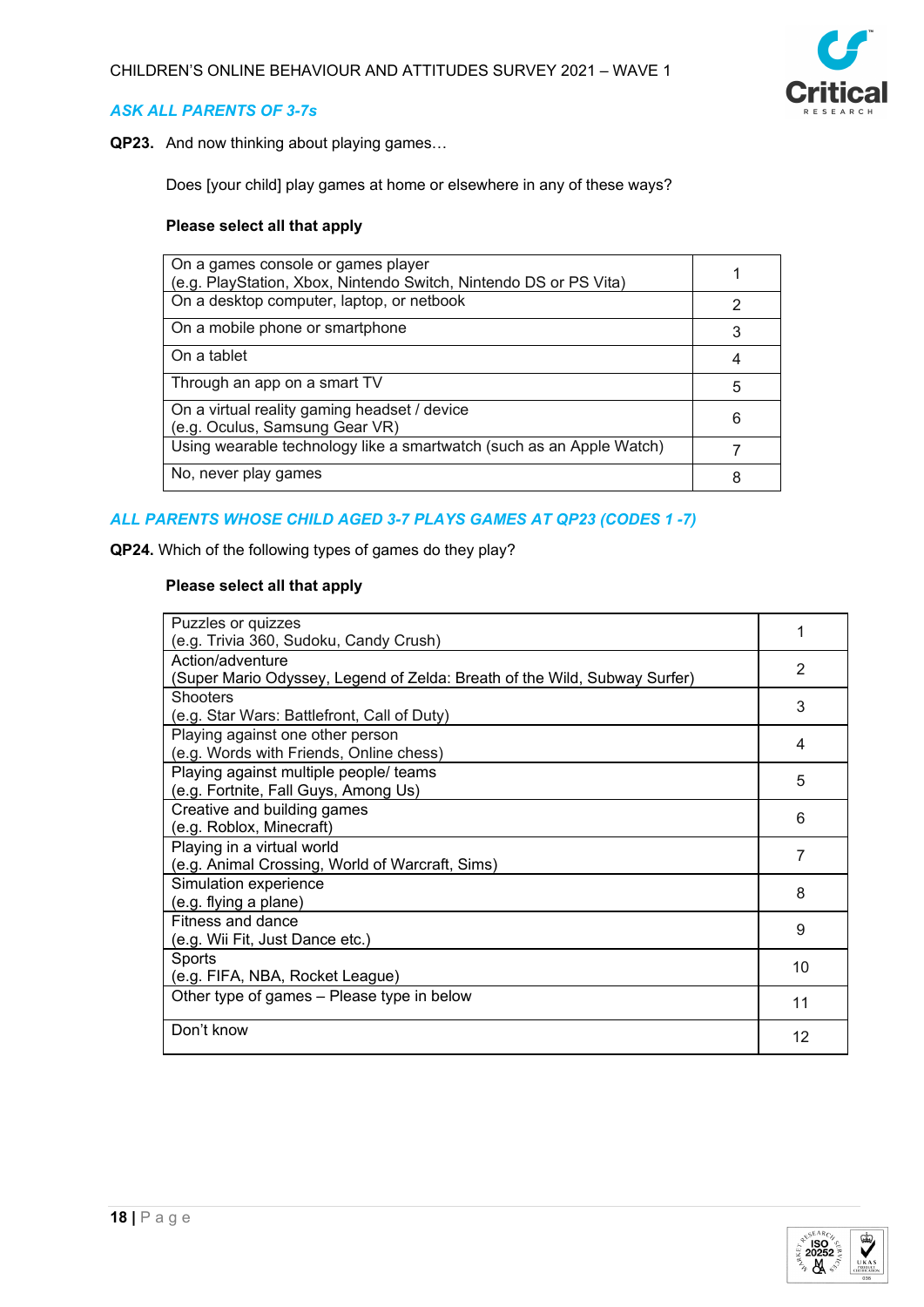

# *ALL PARENTS WHOSE CHILD AGED 3-7 PLAYS GAMES AT QP23 (CODES 1 -7)*

#### **QP25.** Does [your child] play games **online?**

#### **Please select one option**

| Yes        |  |
|------------|--|
| No         |  |
| Don't know |  |

# *ALL PARENTS WHOSE CHILD AGED 3-7 PLAYS GAMES ONLINE AT QP25 (CODE 17)*

**QP26.** When [your child] plays games online, which of these describe how they play?

#### **Please select all that apply**

| Playing on their own - against the games console/ computer or other device    |  |
|-------------------------------------------------------------------------------|--|
| Playing with or against someone they know that they have met in person        |  |
| Playing with or against someone they do not know/ they have not met in person |  |
| Don't know                                                                    |  |

# TRANSITION TO CHILD INTERVIEW FOR PARENTS OF 8-17S – PARENTS OF 3-7S GO TO SHOWSCREEN 9a

# *ASK ALL CHILDREN AGED 8-17*

**QC0** Today we are asking questions for Ofcom - they are in charge of looking after people who use phones, TV, radios and the internet.

We need to know what **you think**. There are no right or wrong answers to any of these questions as it is not a test.

If there are any questions you are not sure about you can ask your parent/ guardian for help or you can answer 'Don't know'.

By clicking **here** it explains things in a bit more detail.

So, are you happy to answer some questions?

| Yes |  | <b>CONTINUE</b>                         |
|-----|--|-----------------------------------------|
| No. |  | $\cap$ e $\sqsubset$<br>$\sim$<br>◡∟◡◡⊏ |

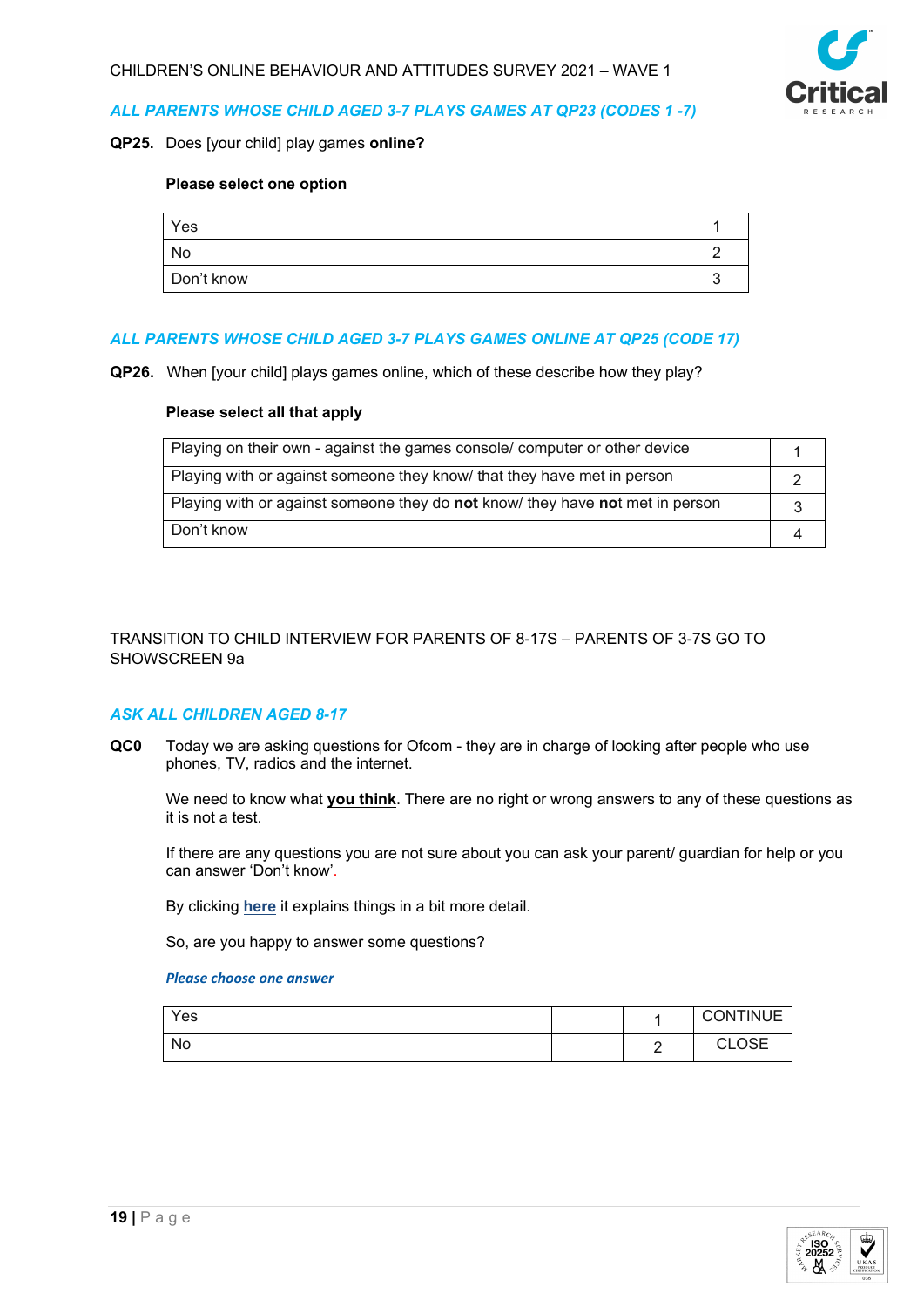

# *SHOWSCREEN 5 - SHOW ALL 8-17S*

# **So, to start with we have some questions about going online, either at home or somewhere else.**

There are lots of different things you might do when you are online like search for information, play games, watch TV and videos, use social media sites like Instagram, Snapchat or TikTok, or messaging apps like WhatsApp.

# *ASK ALL 8-17S*

#### **QC1** Do you use any of these to go online **at home or somewhere else**?

*You can choose as many as you like, as long as they apply to you*. *If you go online on another device that is not in the list, please type in your answer at 'Other type of device' below*

| Mobile phone /smartphone (like an iPhone or Samsung Galaxy)                                    |   |
|------------------------------------------------------------------------------------------------|---|
| Tablet (like an iPad, Kindle Fire or Google Nexus)                                             | 2 |
| Laptop or netbook                                                                              | 3 |
| Desktop computer (one that is usually in a fixed place with a separate<br>screen and keyboard) | 4 |
| Games console or handheld games player                                                         | 5 |
| Other type of device - (please type in your answer below)                                      | 6 |
| None of these/ I do not go online                                                              |   |
| Don't know                                                                                     | 8 |

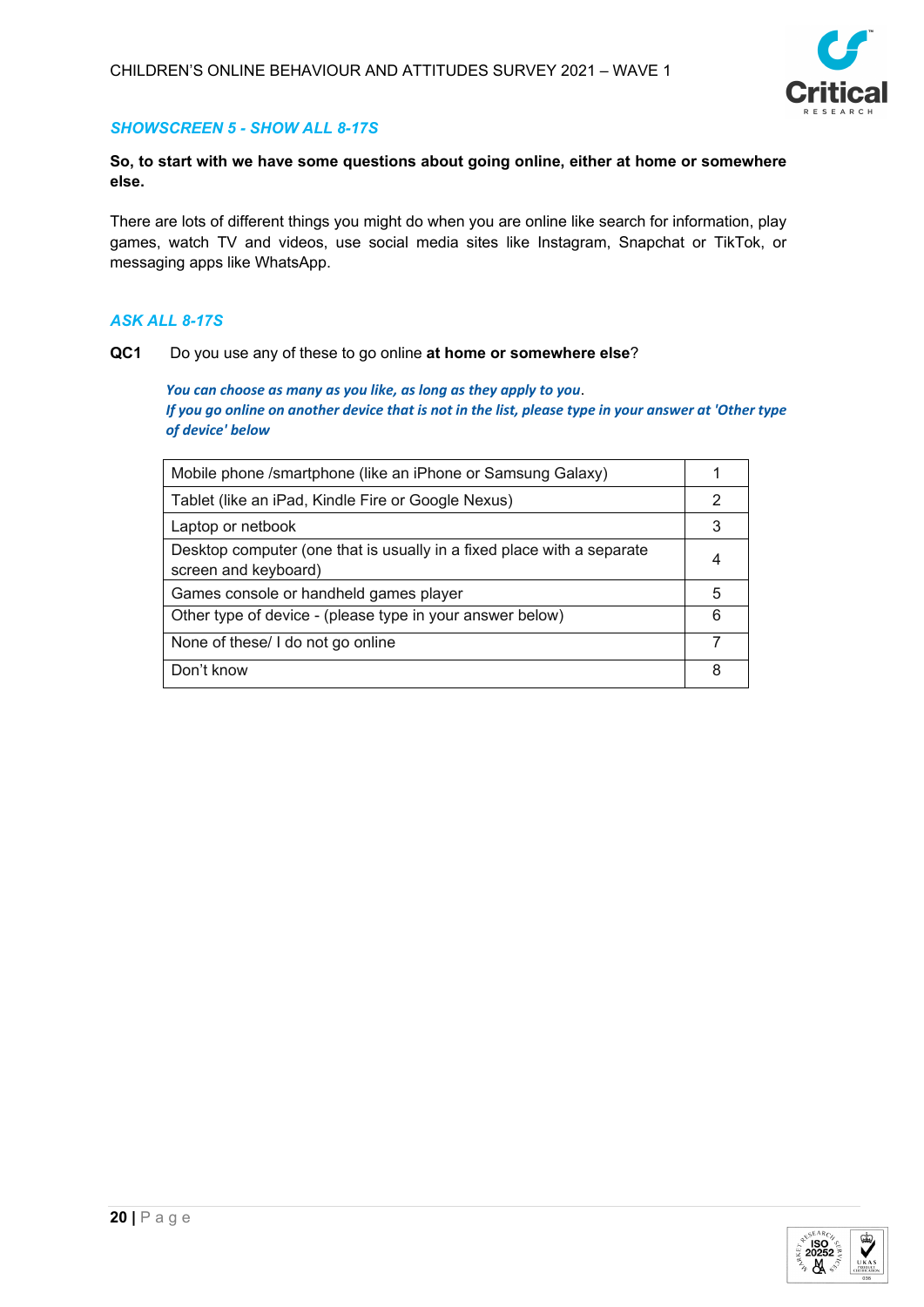

# *ASK ALL 8-17S*

**QC3** The apps or sites shown below can be used to **send messages or to make video or voice calls.**

Which, **if any,** of these apps or sites do you use to send messages or make calls?

Please think about the different apps or sites you use at home and at school.

| <b>Discord</b>                                     | 1              |
|----------------------------------------------------|----------------|
| Facebook Messenger                                 | $\overline{2}$ |
| FaceTime                                           | 3              |
| <b>HouseParty</b>                                  | 4              |
| iMessage (by Apple)                                | 5              |
| Imo                                                | 6              |
| Instagram (Direct)                                 | 7              |
| Kik                                                | 8              |
| <b>Microsoft Teams</b>                             | 9              |
| Omegle                                             | 10             |
| Signal                                             | 11             |
| Skype                                              | 12             |
| Snapchat                                           | 13             |
| Telegram                                           | 14             |
| WhatsApp                                           | 15             |
| Zoom                                               | 16             |
| I send messages or make calls on other apps/ sites | 17             |
| I do not do this                                   | 18             |
| Don't know                                         | 19             |

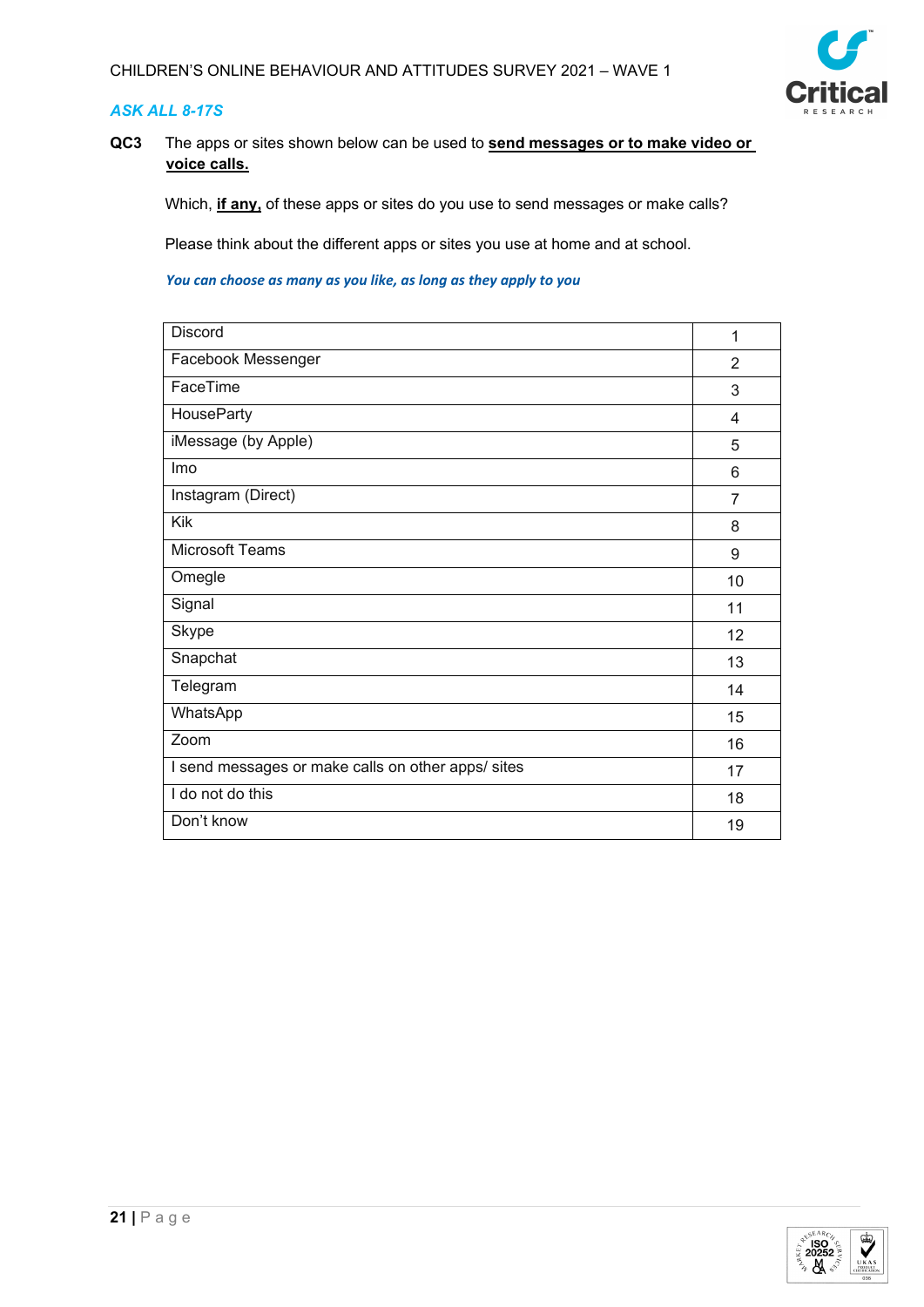

Now we want to ask you a quick question about watching TV or films

# *ASK ALL 8-17S*

**QC16** Do you watch TV programmes or films on any of these services?

*You can choose as many as you like, as long as they apply to you*

| <b>Netflix</b>                                                          | 1  |
|-------------------------------------------------------------------------|----|
| Amazon Prime Video                                                      | 2  |
| Disney+                                                                 | 3  |
| Hayu                                                                    | 4  |
| <b>NOW TV</b>                                                           | 5  |
| Apple TV +                                                              | 6  |
| <b>Britbox</b>                                                          | 7  |
| Crunchyroll                                                             | 8  |
| Any other paid-for on-demand television services (please type in below) | 9  |
| $No - I$ do not watch any of these                                      | 10 |
| Don't know                                                              | 11 |

Moving on now, please think about the apps and sites that you can use to watch videos on

# *ASK ALL 8-17S*

# **QC4** Which, **if any**, of these apps or sites do you **watch videos on**?

| <b>Byte</b>                          | 1               |
|--------------------------------------|-----------------|
| Dailymotion                          | 2               |
| Dubsmash                             | 3               |
| Facebook (including Facebook Gaming) | $\overline{4}$  |
| Fruitlab                             | 5               |
| GoNoodle                             | 6               |
| <b>GROM</b> social                   | $\overline{7}$  |
| Imgur                                | 8               |
| Instagram                            | 9               |
| Snapchat                             | 10              |
| <b>TikTok</b>                        | 11              |
| <b>Triller</b>                       | 12              |
| Twitch                               | $\overline{13}$ |
| Vimeo                                | 14              |
| YouTube                              | 15              |
| I watch videos on other apps/ sites  | 16              |
| I do not do this                     | 17              |
| Don't know                           | 18              |

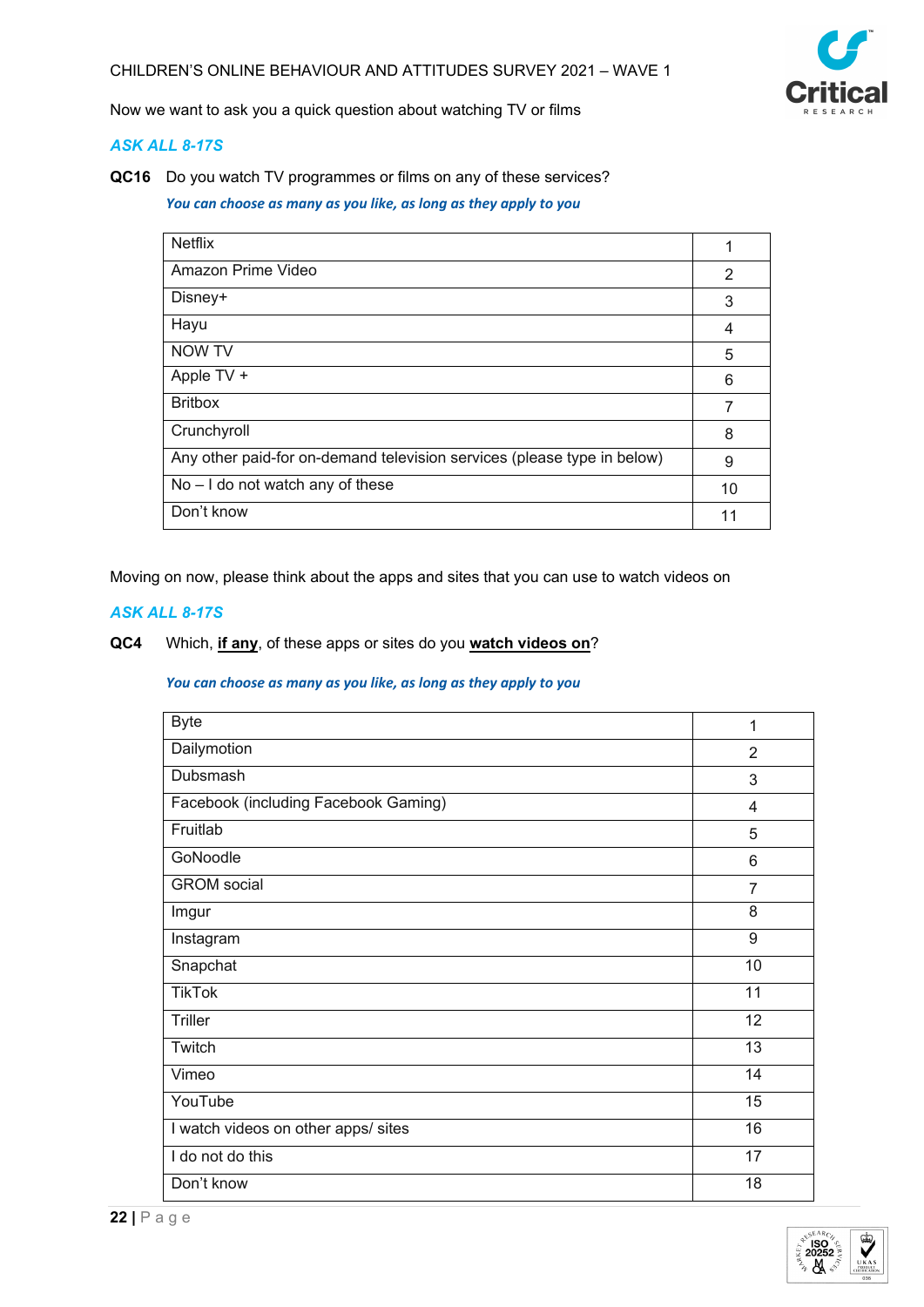

# *ASK ALL 8-17s*

# **QC5** Do you ever **upload videos online** that you have made yourself?

#### *Please choose one answer*

| Yes        |  |
|------------|--|
| No         |  |
| Don't know |  |

# *ASK ALL 8-17S THAT SAY THEY DO THIS AT QC5 (CODE 1) – OTHERS SKIP TO QC7*

**QC6** And which of these apps or sites do you use to **upload (or post) your own videos?**

| <b>Byte</b>                                | 1              |
|--------------------------------------------|----------------|
| Dailymotion                                | $\overline{2}$ |
| Dubsmash                                   | 3              |
| Facebook (including Facebook Gaming)       | 4              |
| Fruitlab                                   | 5              |
| GoNoodle                                   | 6              |
| <b>GROM</b> social                         | $\overline{7}$ |
| Imgur                                      | 8              |
| Instagram                                  | 9              |
| Snapchat                                   | 10             |
| <b>TikTok</b>                              | 11             |
| Triller                                    | 12             |
| Twitch                                     | 13             |
| Vimeo                                      | 14             |
| YouTube                                    | 15             |
| I upload/ post videos to other apps/ sites | 16             |
| Don't know                                 | 17             |

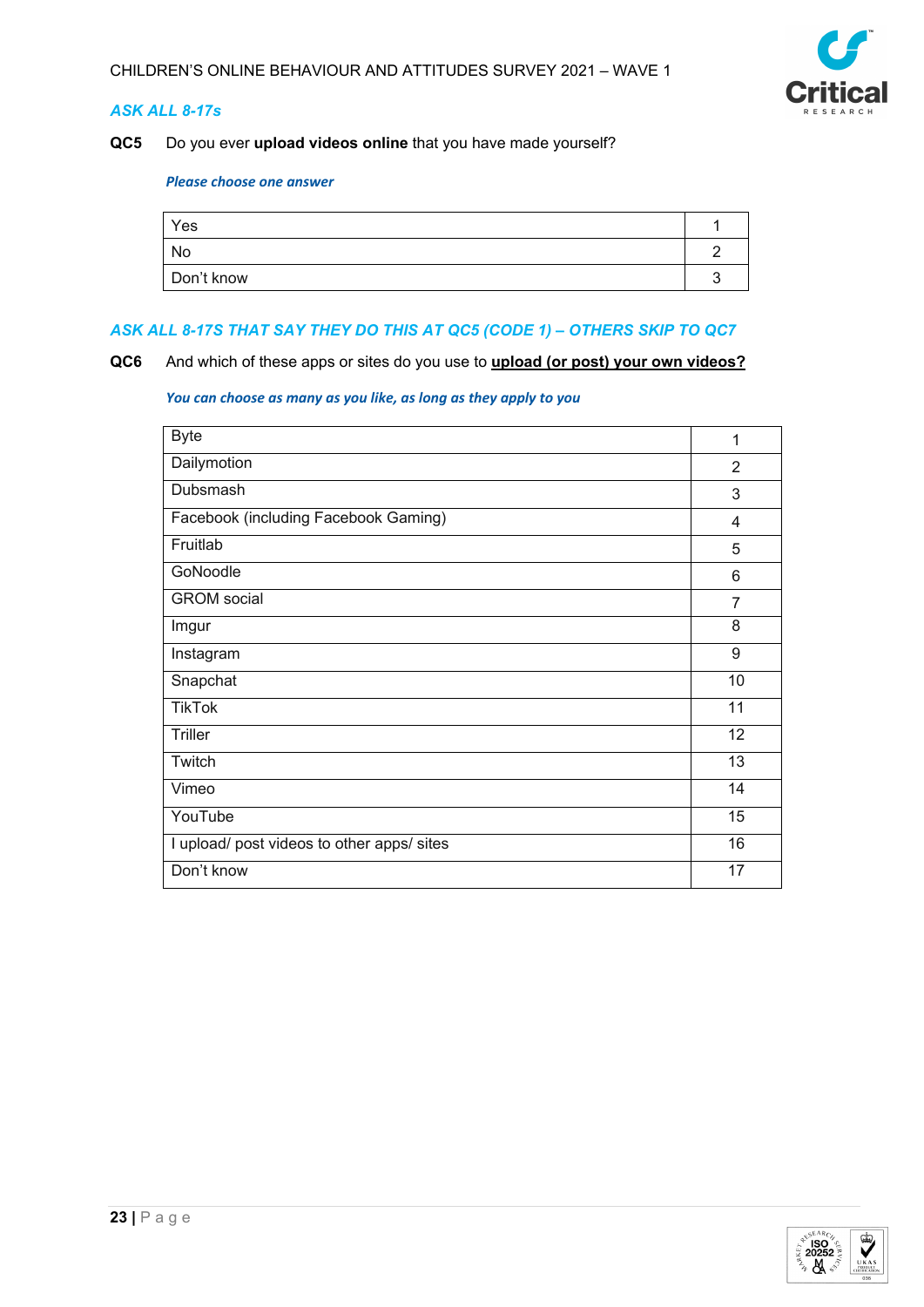

# *ASK ALL 8-17S THAT EVER WATCH CONTENT ON VSPs AT QC4 (CODES 1-16) – OTHERS SKIP TO QC8*

**QC7** Here is a list of the sorts of things that you might have watched on these video sites or apps.

Which if any of these do you **watch**?

*You can choose as many as you like, as long as they apply to you If you watch other types of videos that are not in this list please type in your answer at 'Other types of video' below*

| Funny videos/ jokes/ pranks/ challenges                                                  |    |
|------------------------------------------------------------------------------------------|----|
| Music videos                                                                             | 2  |
| Personalities or influencers from TikTok or YouTube (like Charli D'Amelio<br>or Dan TDM) | 3  |
| 'How-to' videos or tutorials about hobbies/ things you are interested in                 | 4  |
| Game tutorials/ walk-throughs/ watching other people play games                          | 5  |
| Sports/ football clips or interviews                                                     | 6  |
| Film trailers, clips of programmes, 'best-bits' or programme highlights                  | 7  |
| Whole programmes or films                                                                | 8  |
| Cartoons/ animations/ mini-movies or songs                                               | 9  |
| Videos that help you learn new things or help you with your schoolwork or<br>homework    | 10 |
| Product reviews or 'unboxing' videos - e.g. where toys are unwrapped or<br>assembled     | 11 |
| Other types of video – (please type in below)                                            | 12 |
| Don't know                                                                               | 13 |

# *ASK ALL 8-11s THAT WATCH VIDEOS ON YOUTUBE AT QC4 (CODE 15) OR POST VIDEOS TO YOUTUBE AT QC6 (CODE 15) – OTHERS SKIP TO QC9*

**QC8** You said that you use YouTube. Do you use the main YouTube website or app, or the one that is aimed specifically at children called YouTube Kids, or do you use both?

# *Please choose one or both of the responses below*

| I use the YouTube Kids app/ site   |  |
|------------------------------------|--|
| I use the 'main' YouTube app/ site |  |
| Don't know                         |  |

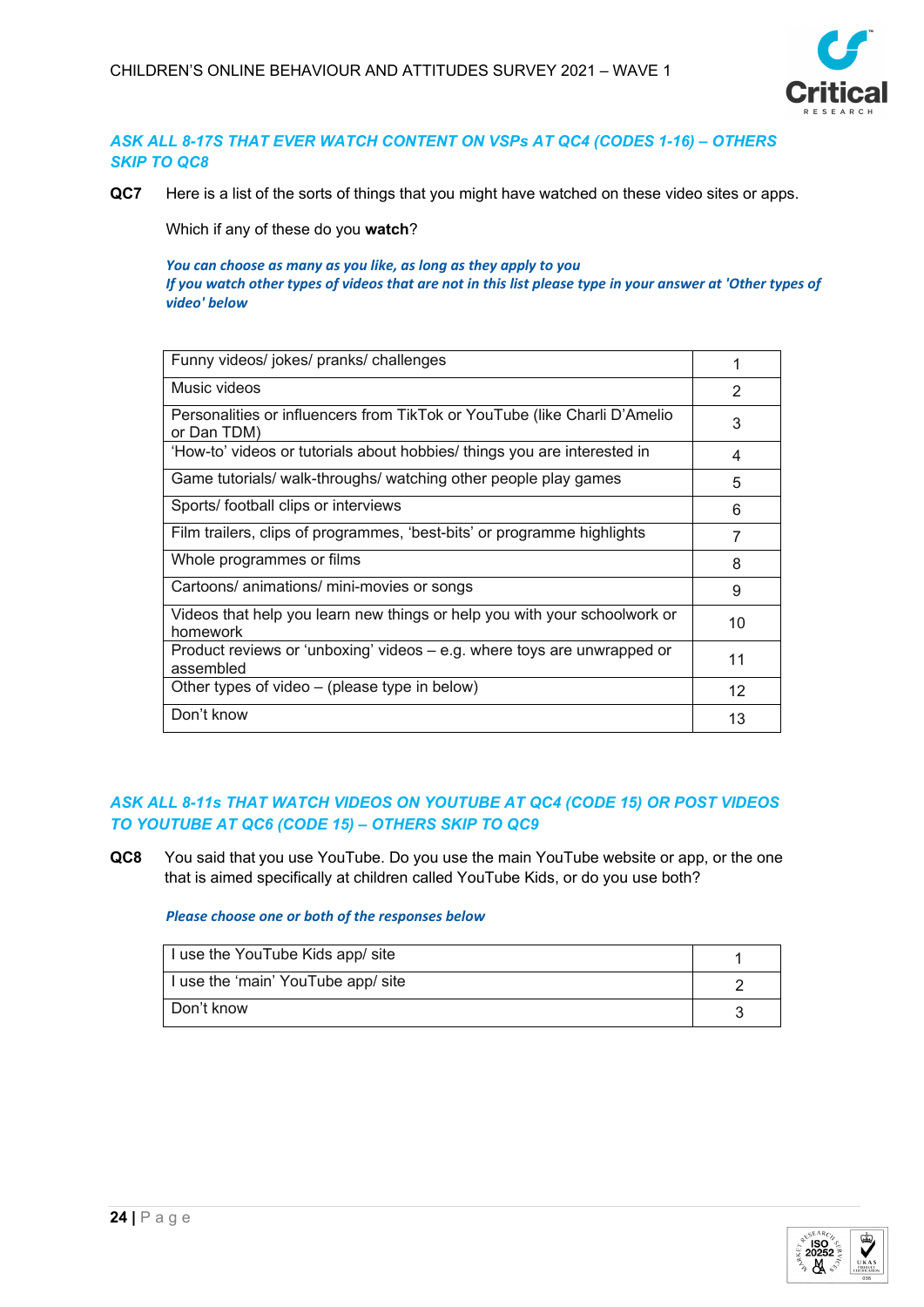

You're now going to see some questions about **live streaming apps or sites**.

# *ASK ALL 8-17S*

**QC9** These apps and sites let you watch videos 'live', at exactly the same time as they are being made.

Which, if any, of these live streaming apps or sites do you use to **watch live stream videos?**

# *Please select all that apply*

| Facebook (Live)                          |    |
|------------------------------------------|----|
| Instagram (Live)                         | 2  |
| Monkey                                   | 3  |
| TikTok (LIVE)                            | 4  |
| Twitch                                   | 5  |
| YouNow                                   | 6  |
| YouTube (Live)                           | 7  |
| I watch livestreams on other apps/ sites | 8  |
| I do not do this                         | 9  |
| Don't know                               | 10 |
|                                          | 11 |

# *ASK ALL 8-17S*

**QC10** And do you ever live stream your **own** videos?

| Yes        |  |
|------------|--|
| No         |  |
| Don't know |  |

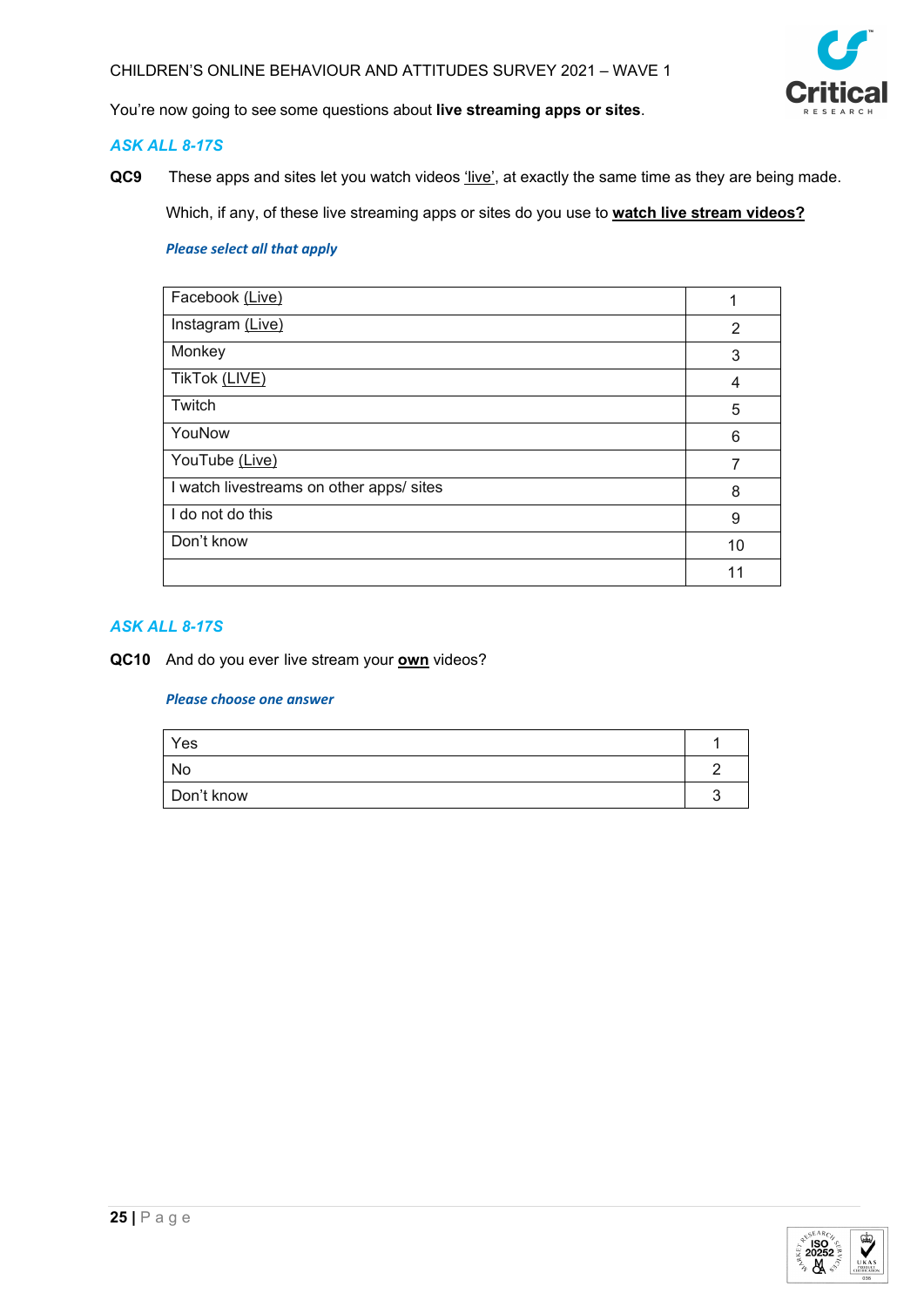

# *ASK ALL 8-17S THAT EVER LIVE STREAM AT QC10 (CODE 1) – OTHERS SKIP TO QC12*

**QC11** And which of these apps or sites do you use to **post your own** live streamed videos?

# *You can choose as many as you like, as long as they apply to you*

| Facebook (Live)                          |   |
|------------------------------------------|---|
| Instagram (Live)                         | 2 |
| Monkey                                   | 3 |
| TikTok (LIVE)                            | 4 |
| Twitch                                   | 5 |
| YouNow                                   | 6 |
| YouTube (Live)                           |   |
| I post live streams to other apps/ sites | 8 |
| Don't know                               | 9 |

# *ASK ALL 8-17S*

**QC12** Moving on, which, if any, of these **anonymous Q and A apps or sites** do you use?

Q and A stands for 'Question and Answer'.

| Ask.fm                          |   |
|---------------------------------|---|
| Piksa                           | 2 |
| Tellonym                        | 3 |
| YoLo                            |   |
| I use other Q and A apps/ sites | 5 |
| I do not use any of these       | 6 |
| Don't know                      |   |

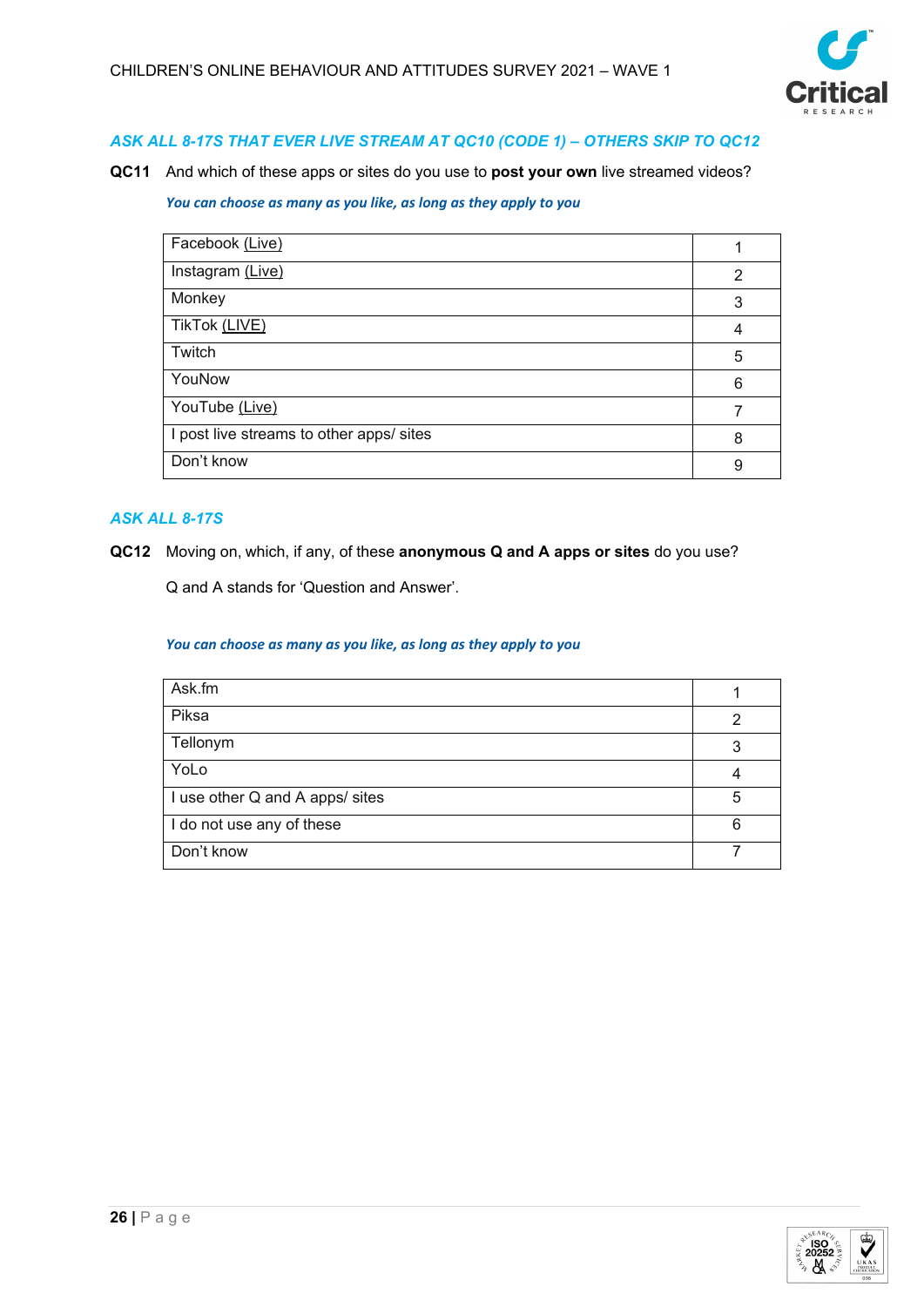

Thank you very much for all your answers so far! Now we are going to ask you a few questions about social media.

# *ASK ALL 8-17S*

**QC13** [IF ANY CHOSEN AT PREVIOUS QUESTIONS - You have already said that you use some of the apps/ sites shown below for certain types of uses that we've asked about.

Now we're interested in your use of sites/ apps for '**social media' -** so doing things like 'following' friends, people or organisations, reading, 'liking' or sharing things (like photos, opinions, comments, news stories, links to other content etc).].

[IF NONE CHOSEN AT PREVIOUS QUESTIONS **-** Please now think about your use of apps/ sites for '**social media' -** so doing things like 'following' friends, people or organisations, reading, 'liking' or sharing things (like photos, opinions, comments, news stories, links to other content etc).

Which, **if any**, of these social media apps/ sites do you use?

# Facebook 1 GoBubble 2012 2013 2014 2022 2023 2024 2025 2026 2027 2028 2029 2020 2021 2022 20 Instagram 3 Momio 4 Pinterest **1996** September 2006 September 2006 September 2006 September 2006 September 2006 September 2006 September 2006 September 2006 September 2006 September 2006 September 2006 September 2006 September 2006 September PopJam 6 Reddit Francesco Communication of the Communication of the Communication of the Communication of the Communication of the Communication of the Communication of the Communication of the Communication of the Communication of Snapchat 8 TikTok 9 Tumblr 10 Twitter 11 Whisper 2012 - 2014 12:30 12:30 12:30 12:30 12:30 12:30 12:30 12:30 12:30 12:30 12:30 12:30 12:30 12:30 12:30 Wink 13 YuBo 14 I use other social media apps/ sites 15 and 15 and 15 and 15 and 15 and 15 and 15 and 15 and 15 and 15 and 15 and 15 and 15 and 15 and 15 and 15 and 15 and 15 and 15 and 15 and 15 and 15 and 16 and 16 and 16 and 16 and 16 I do not do this **16 and 16** and 16 and 16 and 16 and 16 and 16 and 16 and 16 and 16 and 16 and 16 and 16 and 16 and 16 and 16 and 16 and 16 and 16 and 16 and 16 and 16 and 16 and 16 and 16 and 16 and 16 and 16 and 16 and Don't know the contract of the contract of the contract of the contract of the contract of the contract of the contract of the contract of the contract of the contract of the contract of the contract of the contract of the

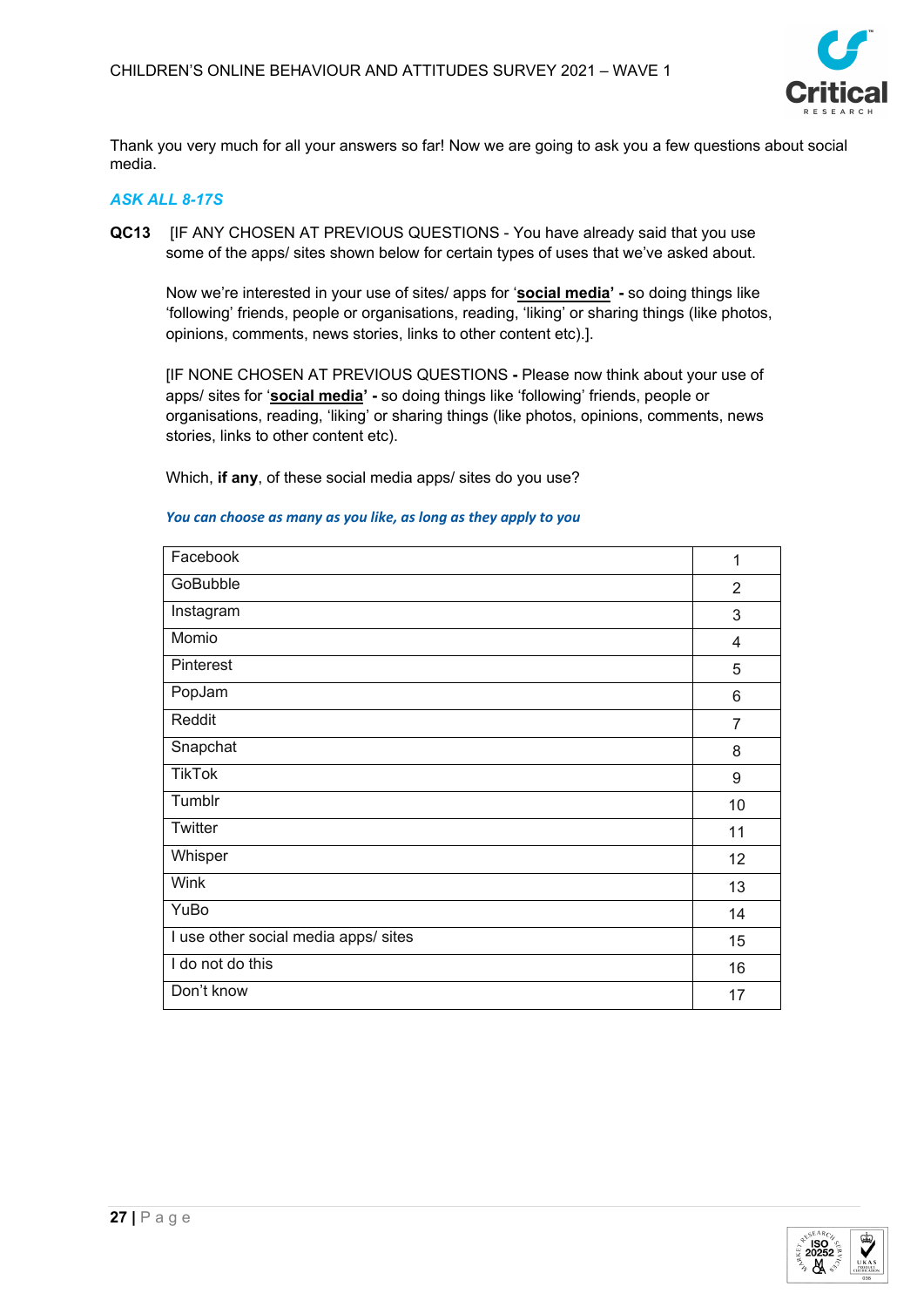

# *ASK ALL AGED 8-17S*

**QC14** Is there a minimum age that someone has to be before they can have a profile on most social media apps or sites? So sites or apps like Instagram, Snapchat, Facebook or TikTok.

#### *Please choose one answer*

| Yes – there is a minimum age requirement    |  |
|---------------------------------------------|--|
| No – there is not a minimum age requirement |  |
| Don't know                                  |  |

# *ASK ALL AGED 8-17 THAT ARE AWARE OF A MINIMUM AGE REQUIREMENT AT QC14 (CODE1) – OTHERS SKIP TO QC16*

**QC15** And, for most social media apps or sites what is this minimum age (that someone has to be before they can have a profile on apps or sites like Instagram, Snapchat, Facebook or TikTok)?

Please select an answer based on **what you think is true,** not what you think the age **should** be

#### *Please choose one answer*

| Age under 10     | 1  |
|------------------|----|
| Aged 10          | 2  |
| Aged 11          | 3  |
| Aged 12          | 4  |
| Aged 13          | 5  |
| Aged 14          | 6  |
| Aged 15          | 7  |
| Aged 16          | 8  |
| Aged 17          | 9  |
| Aged 18 or older | 10 |
| Don't know       | 11 |
|                  |    |

# *ASK ALL 8-17S WITH A SOCIAL MEDIA PROFILE AT QC13 (CODES 1-15) – OTHERS SKIP TO QC20*

**QC19** Still thinking about the **social media sites or apps you use**. So sites or apps like <<qc13 responses>>.

Which **one** of these statements **best** describes how you use these?

| I share, comment post or 'like' things on these sites/ apps |  |
|-------------------------------------------------------------|--|
| I only really read things on these sites/ apps              |  |
| Don't know                                                  |  |

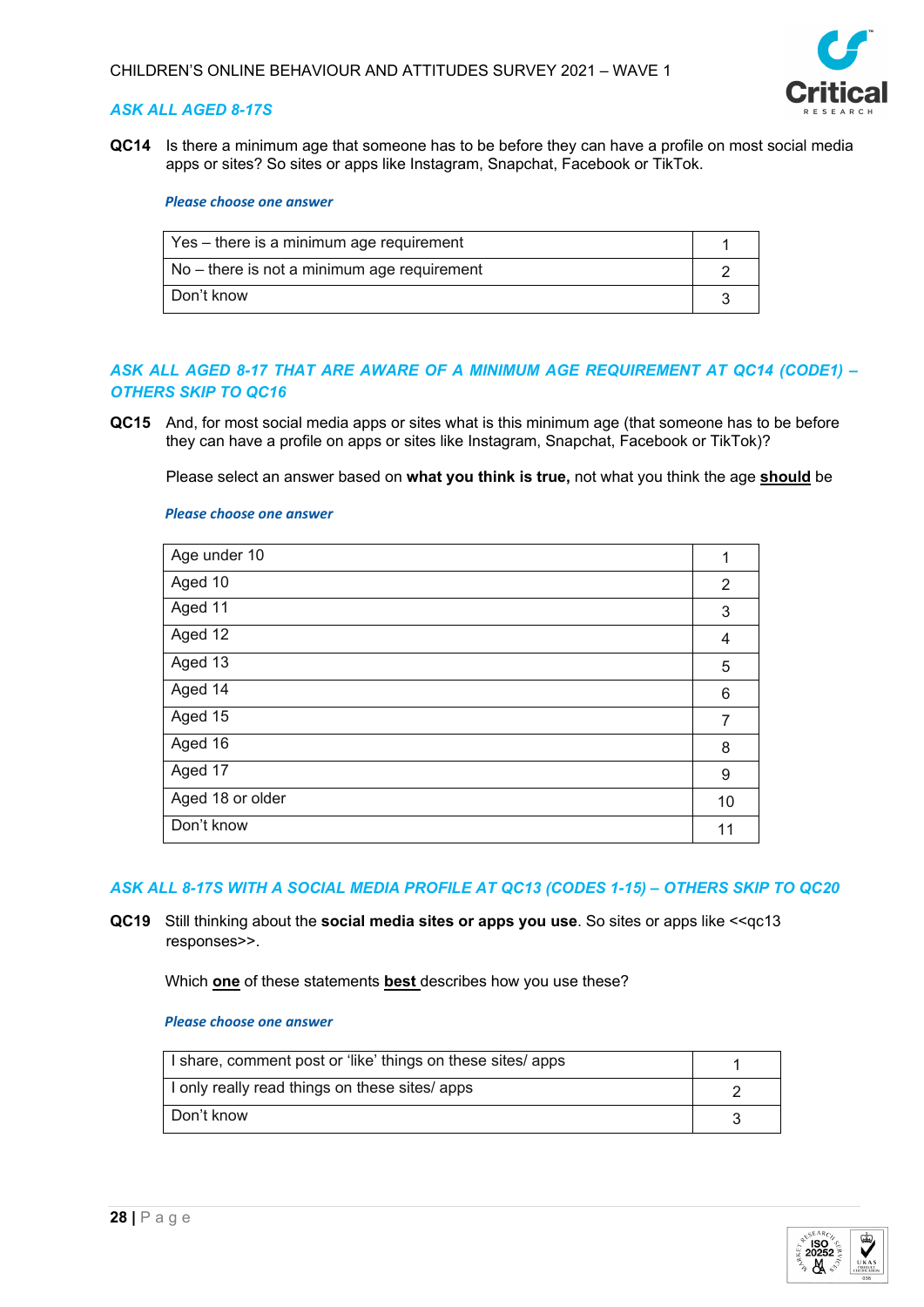

# *ASK ALL 8-17S WITH A SOCIAL MEDIA PROFILE AT QC13 (CODES 1-15) OR THAT USE MESSAGING/ VOICE OR VIDEO CALLING APPS AT QC3 (CODES 1-17) – OTHERS SKIP TO QC18*

You're doing great. You're now going to see some things that other people have said about **social media, messaging or video calling apps or sites**.

So, when you use apps or sites like Snapchat, Instagram, WhatsApp or TikTok.

*ASK ALL 8-17S WITH A SOCIAL MEDIA PROFILE AT QC13 (CODES 1-15) OR THAT USE MESSAGING/ VOICE OR VIDEO CALLING APPS AT QC3 (CODES 1-17) – OTHERS SKIP TO QC18*

**QC17B** Which **one** of the answers best describes what you think?

# **People are mean or unkind to each other on these sorts of apps or sites**

#### *Please choose one answer*

| All the time     |    |
|------------------|----|
| Most of the time |    |
| Sometimes        |    |
| Never            |    |
| Don't know       | :5 |

# *ASK ALL 8-17S WITH A SOCIAL MEDIA PROFILE AT QC13 (CODES 1-15) OR THAT USE MESSAGING/ VOICE OR VIDEO CALLING APPS AT QC3 (CODES 1-17) – OTHERS SKIP TO QC18*

**QC17C** Which **one** of the answers best describes what you think?

#### **There is pressure to be popular on these sorts of apps or sites**

| All the time     |   |
|------------------|---|
| Most of the time |   |
| Sometimes        |   |
| Never            |   |
| Don't know       | 5 |

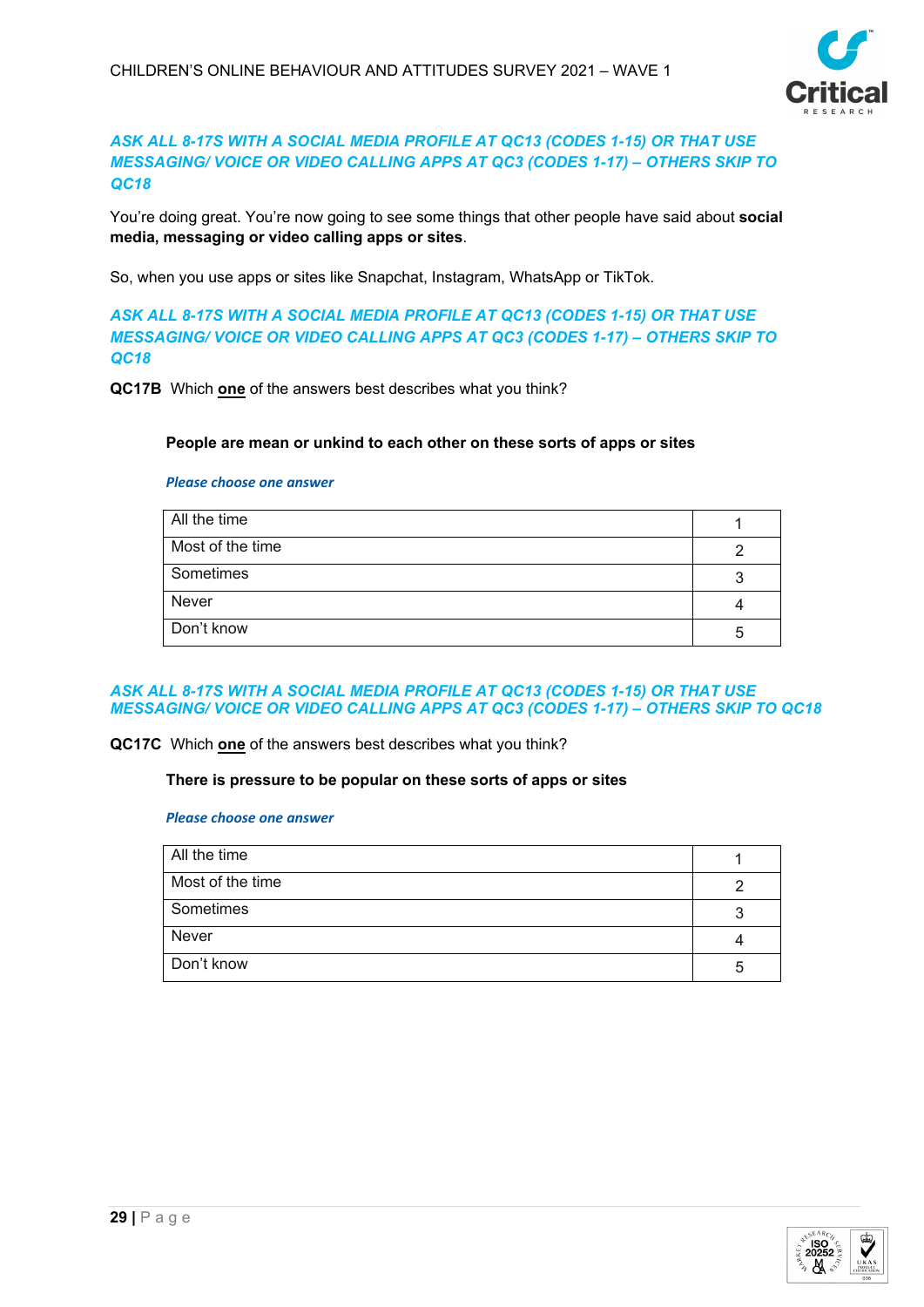

# *ASK ALL 8-17S WITH A SOCIAL MEDIA PROFILE AT QC13 (CODES 1-15) OR THAT USE MESSAGING/ VOICE OR VIDEO CALLING APPS AT QC3 (CODES 1-17) – OTHERS SKIP TO QC18*

**QC17D** Which **one** of the answers best describes what you think?

# **Using these sorts of apps or sites makes me feel happy**

#### *Please choose one answer*

| All the time     |   |
|------------------|---|
| Most of the time |   |
| Sometimes        |   |
| Never            |   |
| Don't know       | 5 |

# *ASK ALL 8-17S WITH A SOCIAL MEDIA PROFILE AT QC13 (CODES 1-15) OR THAT USE MESSAGING/ VOICE OR VIDEO CALLING APPS AT QC3 (CODES 1-17) – OTHERS SKIP TO QC18*

**QC17E** Which **one** of the answers best describes what you think?

# **Using these sorts of apps or sites helps me feel closer to my friends**

| All the time     |    |
|------------------|----|
| Most of the time |    |
| Sometimes        |    |
| Never            |    |
| Don't know       | :5 |

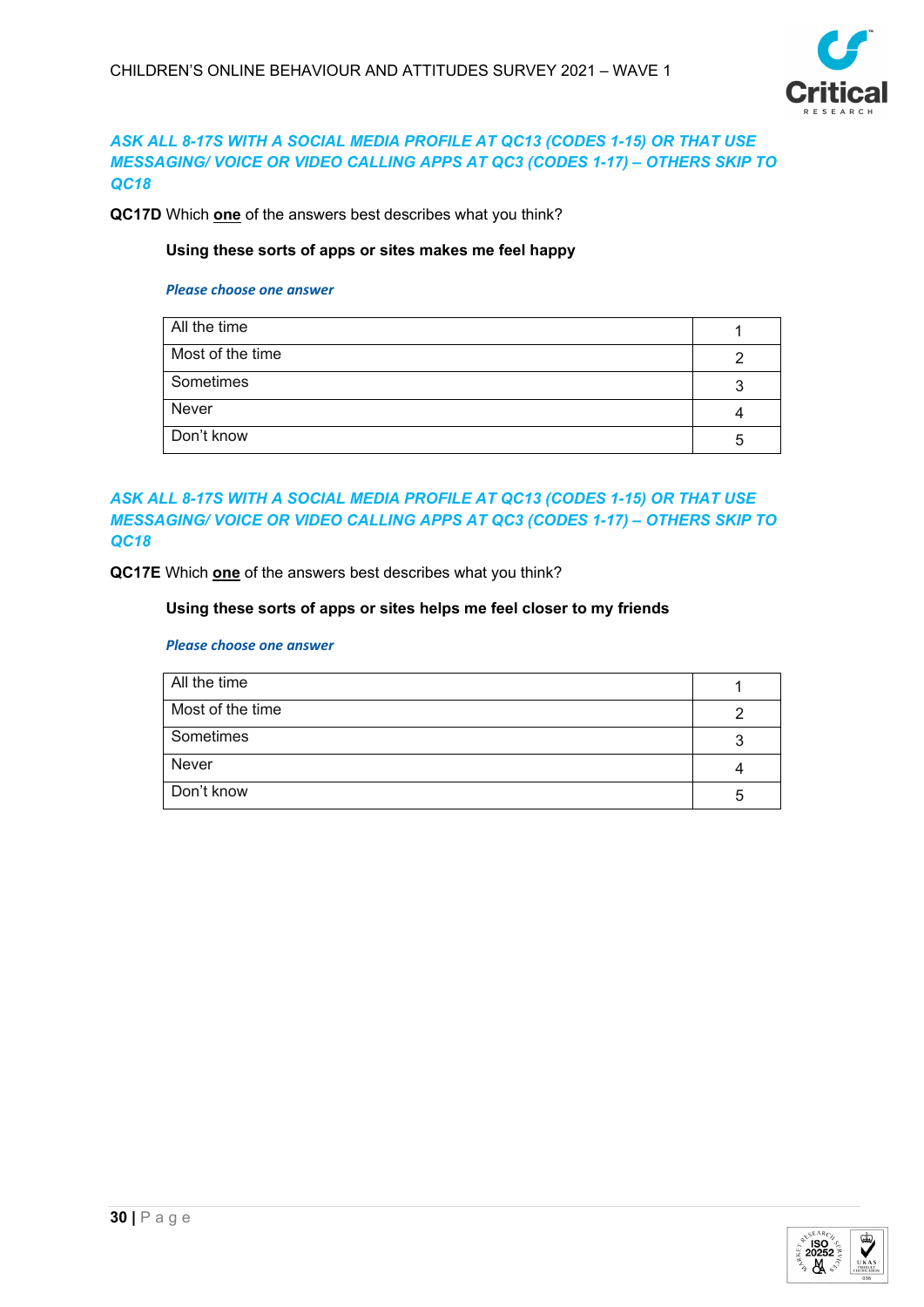

*ASK ALL 8-17S WITH A SOCIAL MEDIA PROFILE AT QC13 (CODES 1-14) OR THAT WATCH VSP CONTENT (QC4 CODES 1-15) OR POST CONTENT ON VSPS (QC6 CODES 1-14) OR THAT WATCH LIVESTREAMS (QC9 CODES 1-7) OR POST LIVESTREAMS (QC11 CODES 1-7) - OTHERS SKIP TO QC21*

**QC20** Below is a list of some of the apps/ sites that you said earlier that you use.

Some can be used by anyone, but others need you to set up a profile first. This may involve choosing a user name, password and a picture for your profile.

Please click on those where you have **set up a profile**.

| <b>Byte</b>                             | $\mathbf{1}$   |
|-----------------------------------------|----------------|
| DailyMotion                             | $\overline{2}$ |
| <b>Dubsmash</b>                         | $\mathfrak{S}$ |
| Facebook                                | $\overline{4}$ |
| Fruitlab                                | 5              |
| <b>GoBubble</b>                         | $6\phantom{a}$ |
| GoNoodle                                | $\overline{7}$ |
| <b>GROM</b> social                      | 8              |
| Imgur                                   | $9\,$          |
| Instagram                               | 10             |
| Momio                                   | 11             |
| Monkey                                  | 12             |
| Pinterest                               | 13             |
| PopJam                                  | 14             |
| Reddit                                  | 15             |
| Snapchat                                | 16             |
| <b>TikTok</b>                           | 17             |
| Triller                                 | 18             |
| Tumblr                                  | 19             |
| Twitch                                  | 20             |
| Twitter                                 | 21             |
| Vimeo                                   | 22             |
| Whisper                                 | 23             |
| Wink                                    | 24             |
| YuBo                                    | 25             |
| YouNow                                  | 26             |
| YouTube                                 | 27             |
| I do not have a profile on ANY of these | 28             |
| Don't know                              | 29             |

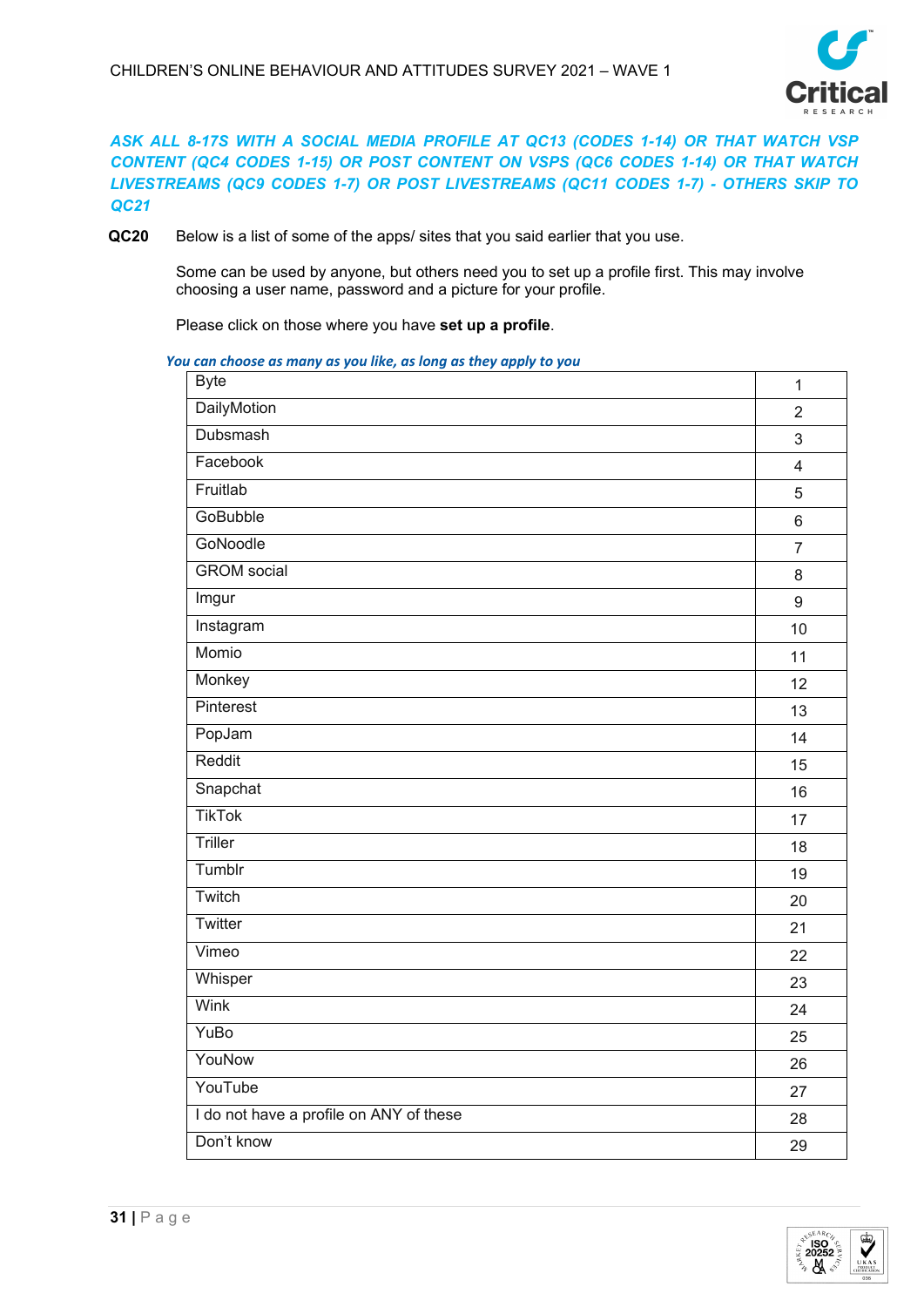

# *ASK IF CHILD AGED 8-12 HAS A REGISTERED PROFILE AT ANY SITES AT QC20 (CODES 1-27) - OTHERS SKIP TO QC23*

**QC21** Thinking about all the sites/ apps you just said you had a profile on which **one** of these statements **fits the best**?

#### *Please choose one answer*

| I set up these profiles myself                      |  |
|-----------------------------------------------------|--|
| I set up these profiles with help from someone else |  |
| Someone else set up these profiles for me           |  |
| Don't know                                          |  |

# *ASK IF CHILD HAS A REGISTERED PROFILE AT ANY SITES AT QC20 (CODES 1-27) - OTHERS SKIP TO QC24*

# **QC23** If you have **more than one profile** on any of your **social media** apps or sites… why is that?

| I have separate account(s) dedicated to a hobby (eg skateboarding, gaming,<br>photography etc)       |   |
|------------------------------------------------------------------------------------------------------|---|
| I have one account for my closest friends and another for everyone else                              | 2 |
| I have an account just for my parents/ family to see                                                 | 3 |
| I have different accounts for sharing/ posting my own content and for<br>following other people      | 4 |
| I have more than one but I don't use them all                                                        | 5 |
| I have one account that I use for the 'real' me and one that has edited/ filtered<br>posts or photos | 6 |
| Something else - please type in below                                                                |   |
| Don't know                                                                                           | 8 |
| I don't have more than one profile                                                                   |   |

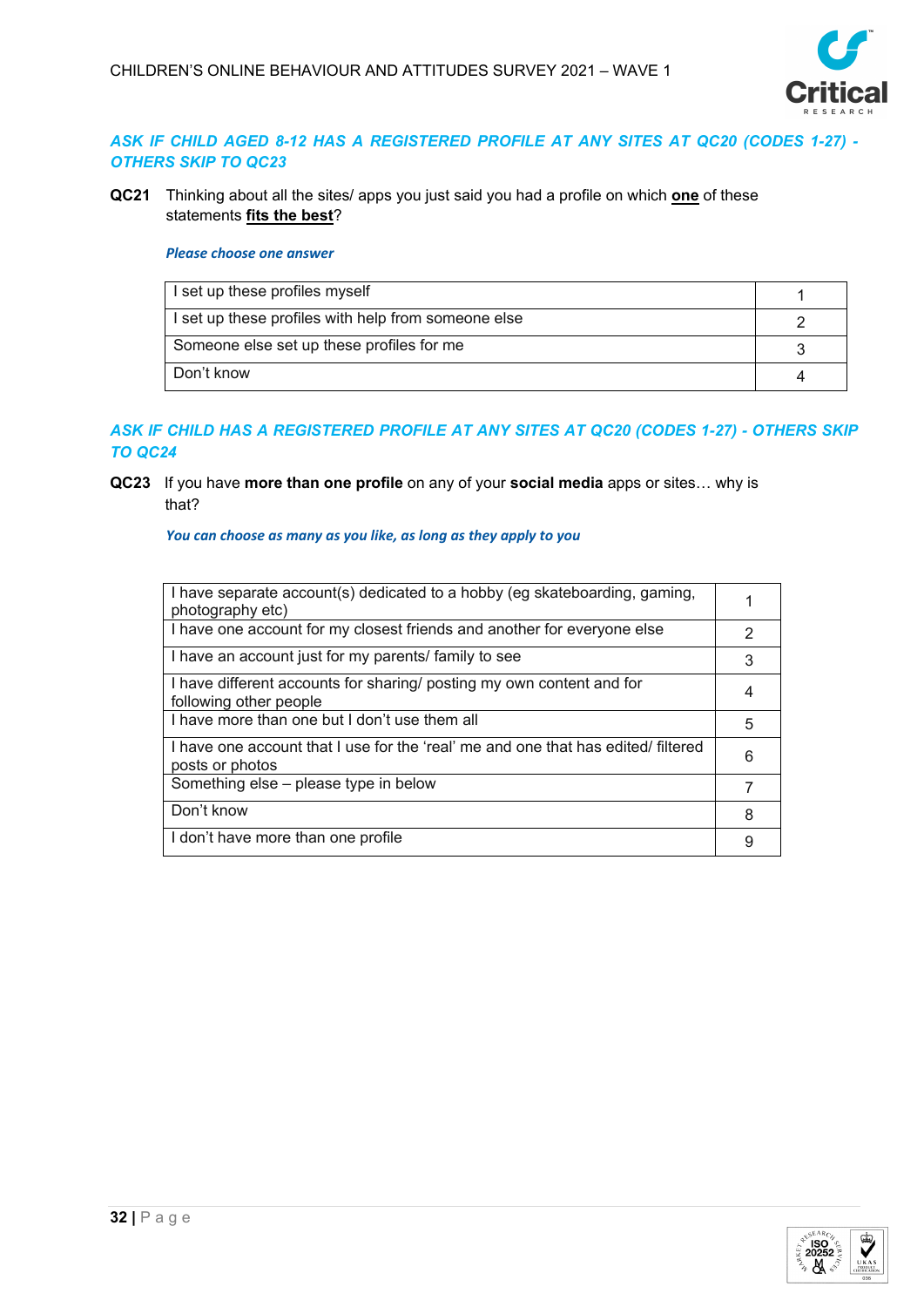

# *ASK ALL 8-17S THAT USE SOCIAL MEDIA/ APPS FOR MESSAGING OR CALLS/ WATCHING OR UPLOADING VIDEOS ON VSPS OR WATCHING OR POSTING ON LIVE STREAMING SITES*

QC24 Earlier you said you used the following sites or apps for various activities. <<insert relevant logos>>

Do you use any **other** sites or apps for messaging or calls, for social media, for watching or uploading videos or for live streaming?

*Please type into the box below*

#### **TEXT BOX**

**None/ Have not used any other sites/ apps**

# *ALL AGED 8-17*

**G1.** Finally some questions about gaming.

Do you play games at home or elsewhere in any of these ways?

| On a games console or games player<br>(e.g. PlayStation, Xbox, Nintendo Switch, Nintendo DS or PS Vita) |   |
|---------------------------------------------------------------------------------------------------------|---|
| On a desktop computer, laptop, or netbook                                                               |   |
| On a mobile phone or smartphone                                                                         | 3 |
| On a tablet                                                                                             |   |
| Through an app on a smart TV                                                                            | 5 |
| On a virtual reality gaming headset / device<br>(e.g. Oculus, Samsung Gear VR)                          | 6 |
| Using wearable technology like a smartwatch (such as an Apple Watch)                                    |   |
| No, I never play games                                                                                  |   |

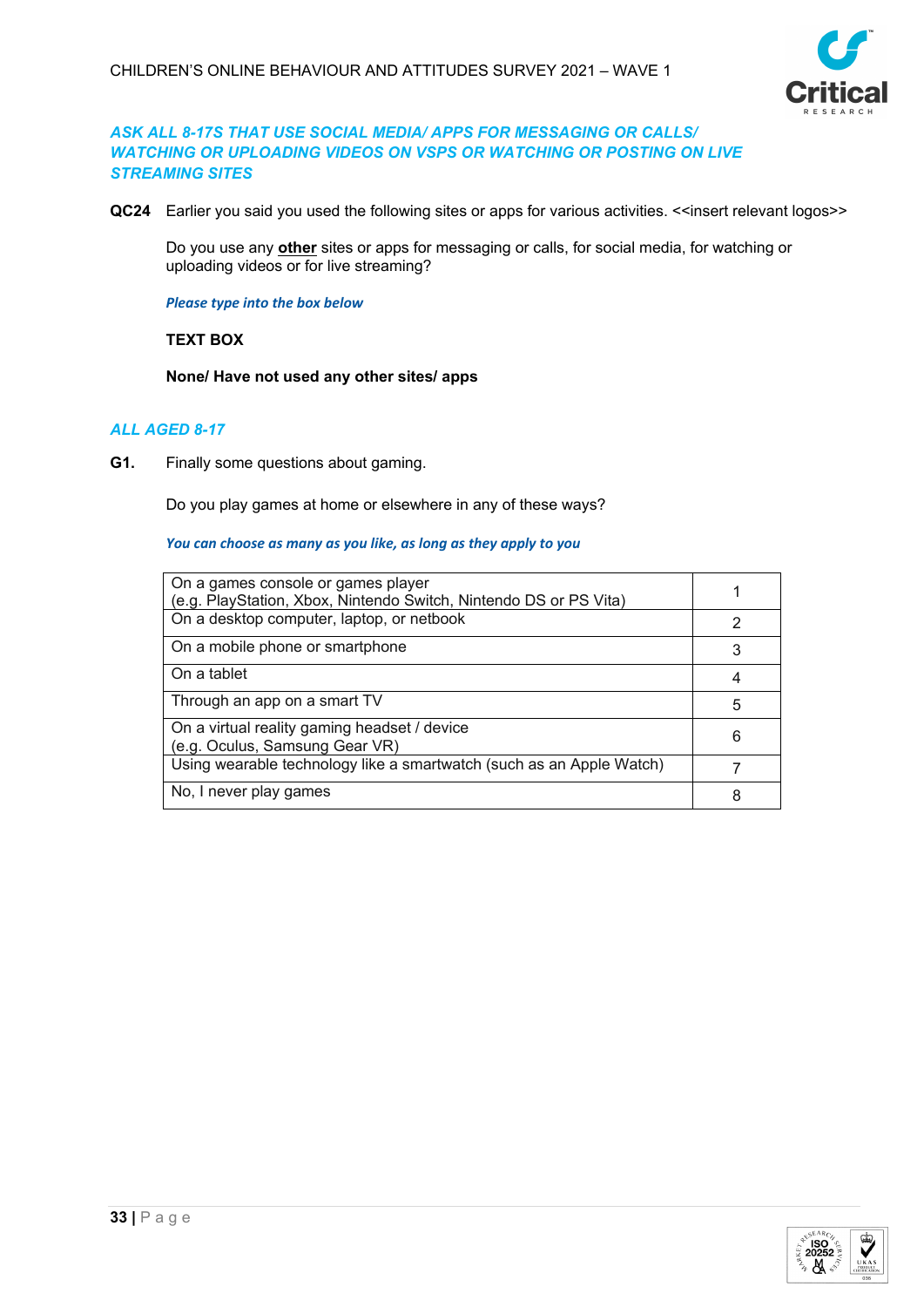

# *ALL AGED 8-17 THAT PLAY GAMES AT G1 (CODES 1 -7)*

**G2.** Which of the following types of games do you play?

#### *You can choose as many as you like, as long as they apply to you*

| Puzzles or quizzes                                                        |    |
|---------------------------------------------------------------------------|----|
| (e.g. Trivia 360, Sudoku, Candy Crush)                                    |    |
| Action/adventure                                                          | 2  |
| (Super Mario Odyssey, Legend of Zelda: Breath of the Wild, Subway Surfer) |    |
| <b>Shooters</b>                                                           | 3  |
| (e.g. Star Wars: Battlefront, Call of Duty)                               |    |
| Playing against one other person                                          | 4  |
| (e.g. Words with Friends, Online chess)                                   |    |
| Playing against multiple people/ teams                                    | 5  |
| (e.g. Fortnite, Fall Guys, Among Us)                                      |    |
| Creative and building games                                               | 6  |
| (e.g. Roblox, Minecraft)                                                  |    |
| Playing in a virtual world                                                |    |
| (e.g. Animal Crossing, World of Warcraft, Sims)                           | 7  |
| Simulation experience                                                     | 8  |
| (e.g. flying a plane)                                                     |    |
| Fitness and dance                                                         |    |
| (e.g. Wii Fit, Just Dance etc.)                                           | 9  |
| Sports                                                                    |    |
| (e.g. FIFA, NBA, Rocket League)                                           | 10 |
| Other type of games - Please type in below                                | 11 |
|                                                                           |    |
| Don't know                                                                | 12 |
|                                                                           |    |

# *ALL AGED 8-17 THAT PLAY GAMES AT G1 (CODES 1 -7)*

#### **G3A.** Do you play games **online?**

#### *Please choose one answer*

| Yes        |  |
|------------|--|
| No         |  |
| Don't know |  |

# *ALL AGED 8-17 THAT PLAY GAMES ONLINE AT G3A (CODE 1)*

**G3B.** When you play games online, which of these describe how you play?

| Playing on your own - against the games console/ computer or other device                 |  |
|-------------------------------------------------------------------------------------------|--|
| Playing with or against someone you know/ that you have met in person                     |  |
| Playing with or against someone you do <b>not</b> know/ you have <b>not</b> met in person |  |
| Don't know                                                                                |  |

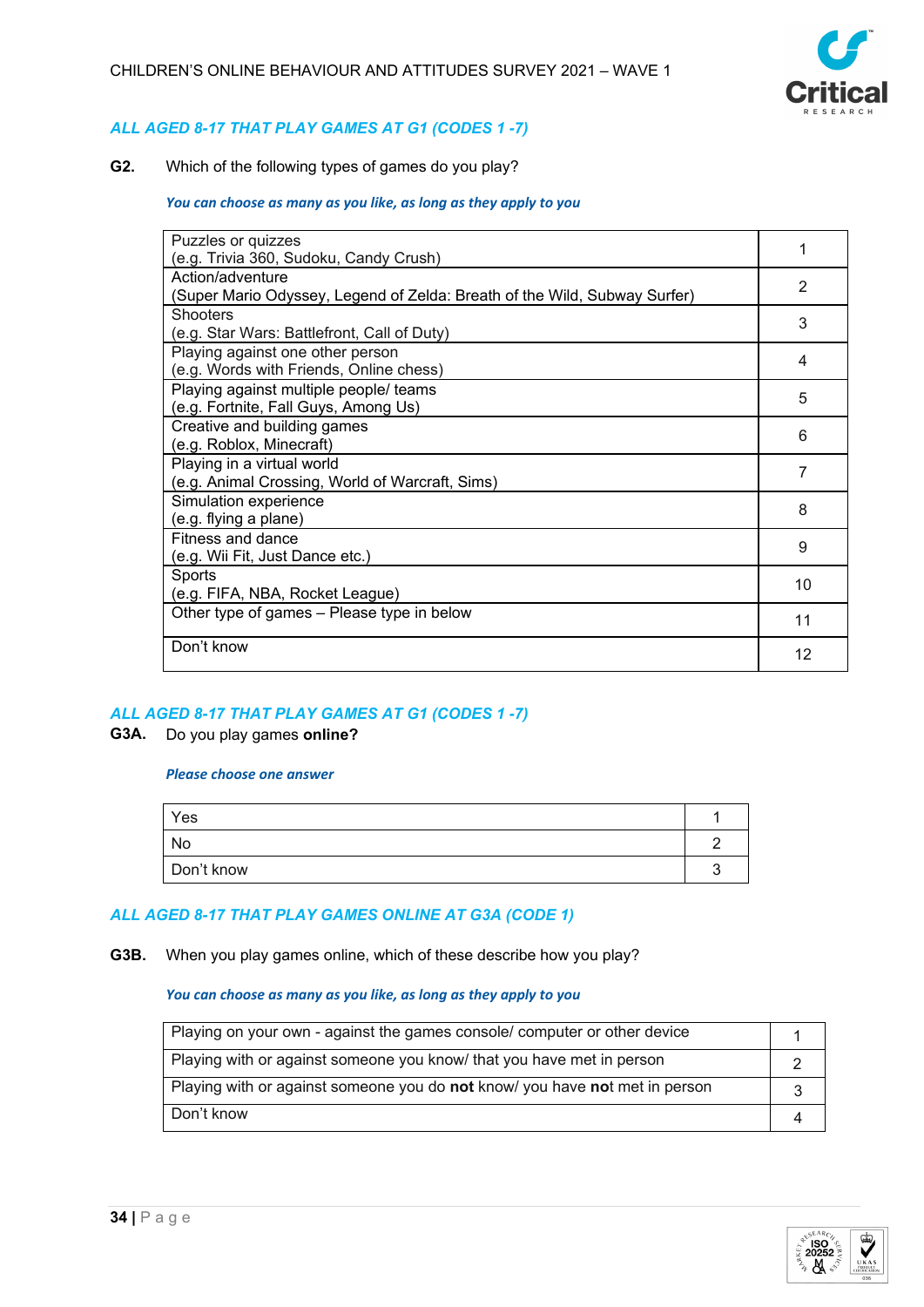

# *ASK ALL 8-17S THAT GO ONLINE AT QC1 (CODES 1-6) – OTHERS SKIP TO CLOSE SCREEN FOR 8-17S*

**QC2** When you use things like computers, tablets, or mobile phones, do you do any of these things?

This could include any time spent learning about this when you are at school

*You can choose as many as you like, as long as they apply to you [NB CODES 7, 9, 11, 12 NOT ASKED IF CHILD IS AGED 8-11]* 

| Add funny filters to a photo                                             | 1             |
|--------------------------------------------------------------------------|---------------|
| Make changes to a photo to improve how it looks                          | $\mathcal{P}$ |
| Make a drawing or picture online, or use colouring apps                  | 3             |
| Find images online to use in creative or homework tasks                  | 4             |
| Make an animation, meme or gif                                           | 5             |
| Coding/ programming                                                      | 6             |
| Make a website/ app or game                                              | 7             |
| Make or edit music online                                                | 8             |
| Make a podcast                                                           | 9             |
| Make a vlog                                                              | 10            |
| Review or rate something online                                          | 11            |
| Write blogs or articles                                                  | 12            |
| Follow an online 'how to' tutorial to create or do something of your own | 13            |
| Create an online photo book or calendar                                  | 14            |
| Create an online scrapbook of ideas on sites like Pinterest              | 15            |
| None of these                                                            | 16            |
| Don't know                                                               | 17            |

You did it! Thanks very much for your help!

Can you please ask your parent or guardian to complete the rest of the questions that we have?

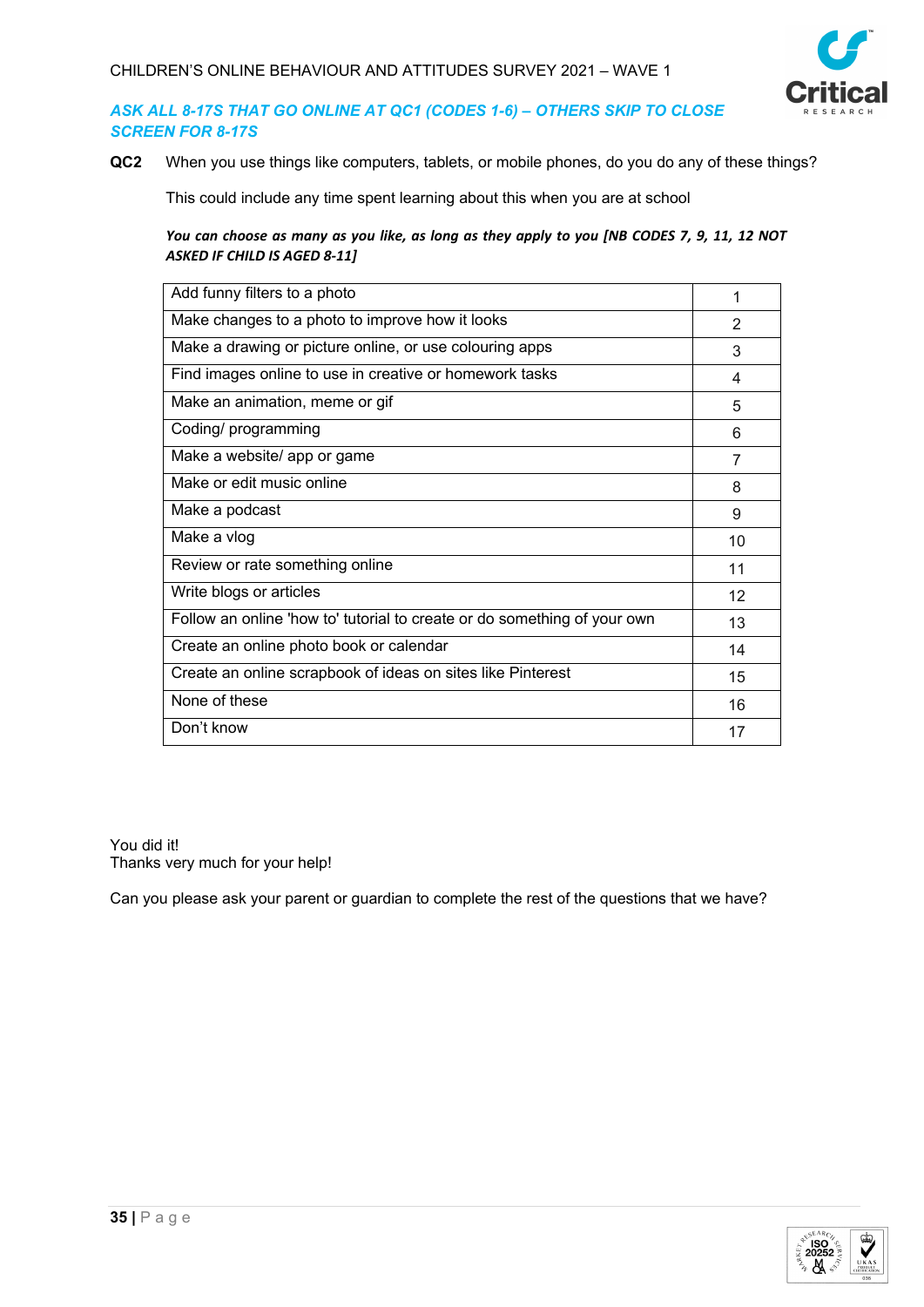

# *SHOWSCREEN 9a – SHOW ALL PARENTS OF 3-7s*

We'd now like to ask you some questions about your child and your household.

These questions are used to help us to group the different people who respond to the survey from across the UK when we look at the results. You are, of course, free to choose not to answer each question.

# *SHOWSCREEN 9b – SHOW ALL PARENTS OF 8-17s*

Thanks very much again for letting [your child] answer those questions.

We'd now like to ask you some questions about your child and your household.

These questions are used to help us to group the different people who respond to the survey from across the UK when we look at the results. You are, of course, free to choose not to answer each question.

Click the '>>' button to continue

# *ASK ALL PARENTS OF 4-15S*

**C1A** Which school year has [your child] been in most recently?

|         | <b>England and Wales</b>                                | Northern Ireland                                     | <b>Scotland</b>                                       |
|---------|---------------------------------------------------------|------------------------------------------------------|-------------------------------------------------------|
| Aged 3  | Don't ask as not at school                              | Don't ask as not at school                           | Don't ask as not at school                            |
| Aged 4  | Reception or not started<br>school or Prefer not to say | Year 1 or not started school<br>or Prefer not to say | Nursery or not started school<br>or Prefer not to say |
|         | Reception or Year 1 or Prefer                           | Year 1 or Year 2 or Prefer                           | Nursery or P1 or Prefer not to                        |
| Aged 5  | not to say                                              | not to say                                           | say                                                   |
|         | not to say<br>Year 1 or Year 2 or Prefer not            | Year 2 or Year 3 or Prefer                           |                                                       |
| Aged 6  | to say                                                  | not to say                                           | P1 or P2 or Prefer not to say                         |
|         | Year 2 or Year 3 or Prefer not                          | Year 3 or Year 4 or Prefer                           |                                                       |
| Aged 7  | to say                                                  | not to say                                           | P2 or P3 or Prefer not to say                         |
|         | Year 3 or Year 4 or Prefer not                          | Year 4 or Year 5 or Prefer                           |                                                       |
| Aged 8  | to say                                                  | not to say                                           | P3 or P4 or Prefer not to say                         |
|         | Year 4 or Year 5 or Prefer not                          | Year 5 or Year 6 or Prefer                           |                                                       |
| Aged 9  | to say                                                  | not to say                                           | P4 or P5 or Prefer not to say                         |
|         | Year 5 or Year 6 or Prefer not                          | Year 6 or Year 7 or Prefer                           |                                                       |
| Aged 10 | to say                                                  | not to say                                           | P5 or P6 or Prefer not to say                         |
| Aged 11 | Year 6 or Year 7 or Prefer not<br>to say                | Year 7 or Year 8 or Prefer<br>not to say             | P6 or P7 or Prefer not to say                         |
|         | Year 7 or Year 8 or Prefer not                          | Year 8 or Year 9 or Prefer                           |                                                       |
| Aged 12 | to say                                                  | not to say                                           | P7 or S1 or Prefer not to say                         |
|         | Year 8 or Year 9 or Prefer not                          | Year 9 or Year 10 or Prefer                          |                                                       |
| Aged 13 | to sav                                                  | not to say                                           | S1 or S2 or Prefer not to say                         |
|         | Year 9 or Year 10 or Prefer                             | Year 10 or Year 11 or                                |                                                       |
| Aged 14 | not to say                                              | Prefer not to say                                    | S2 or S3 or Prefer not to say                         |
|         | Year 10 or Year 11 or Prefer                            | Year 11 or Year 12 or                                |                                                       |
| Aged 15 | not to say                                              | Prefer not to say                                    | S3 or S4 or Prefer not to say                         |

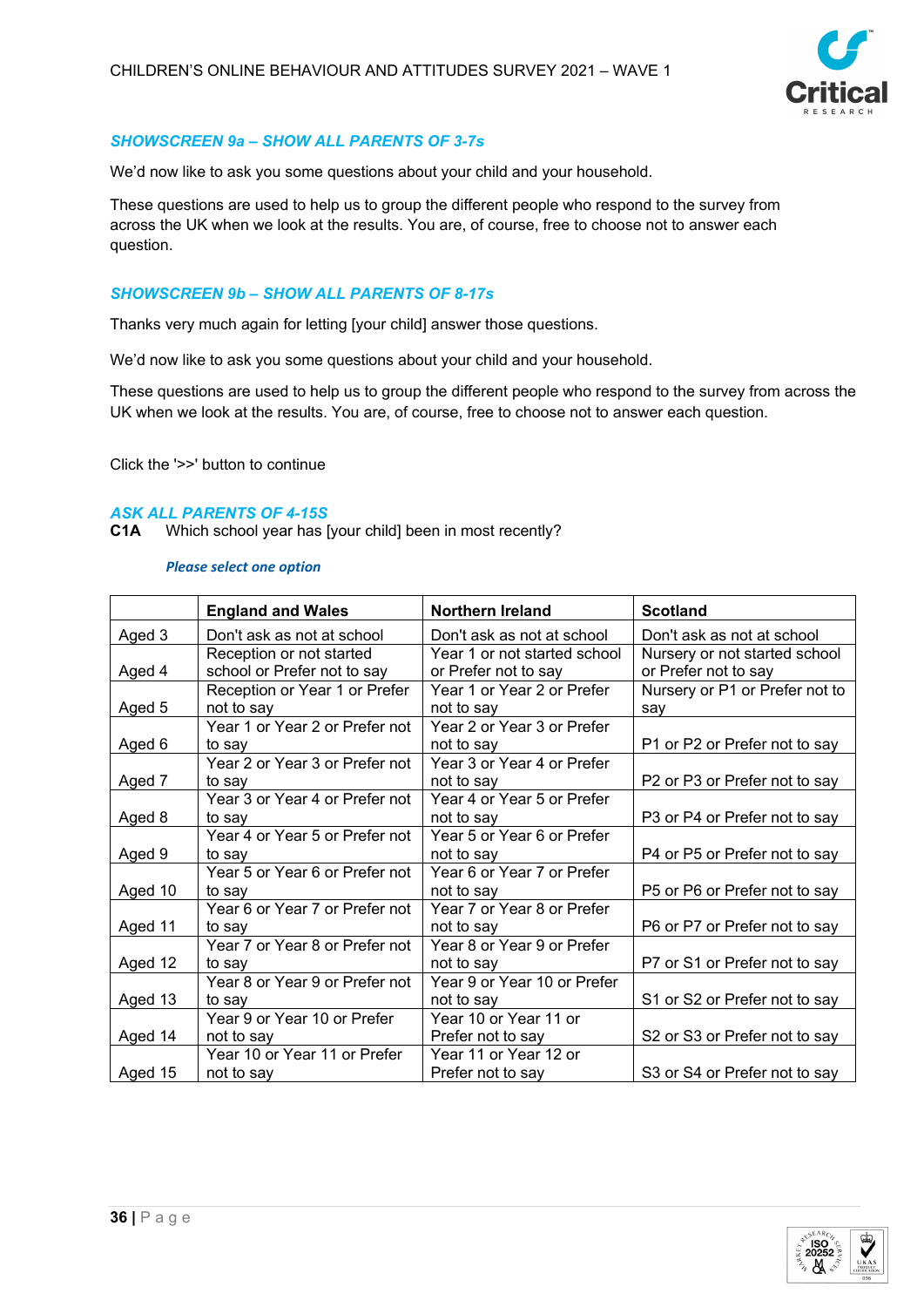

# *ASK ALL PARENTS OF 16-17S*

# **C1B** Is [your child] in **full time** education?

# *Please select one option*

| Yes               |  |
|-------------------|--|
| No                |  |
| Don't know        |  |
| Prefer not to say |  |

# *ASK ALL PARENTS OF 16-17s THAT ARE STILL IN FULL TIME EDUCATION AT C1B (CODE 1)*

**C1C** Which school year is [your child] in??

|         | <b>England and Wales</b>     | <b>Northern Ireland</b> | <b>Scotland</b>               |
|---------|------------------------------|-------------------------|-------------------------------|
|         | Year 11 or Year 12 or Prefer | Year 12 or Year 13 or   |                               |
| Aged 16 | not to say                   | Prefer not to say       | S4 or S5 or Prefer not to say |
|         | Year 12 or Year 13 or Prefer | Year 13 or Year 14 or   |                               |
| Aged 17 | not to say                   | Prefer not to say       | S5 or S6 or Prefer not to say |

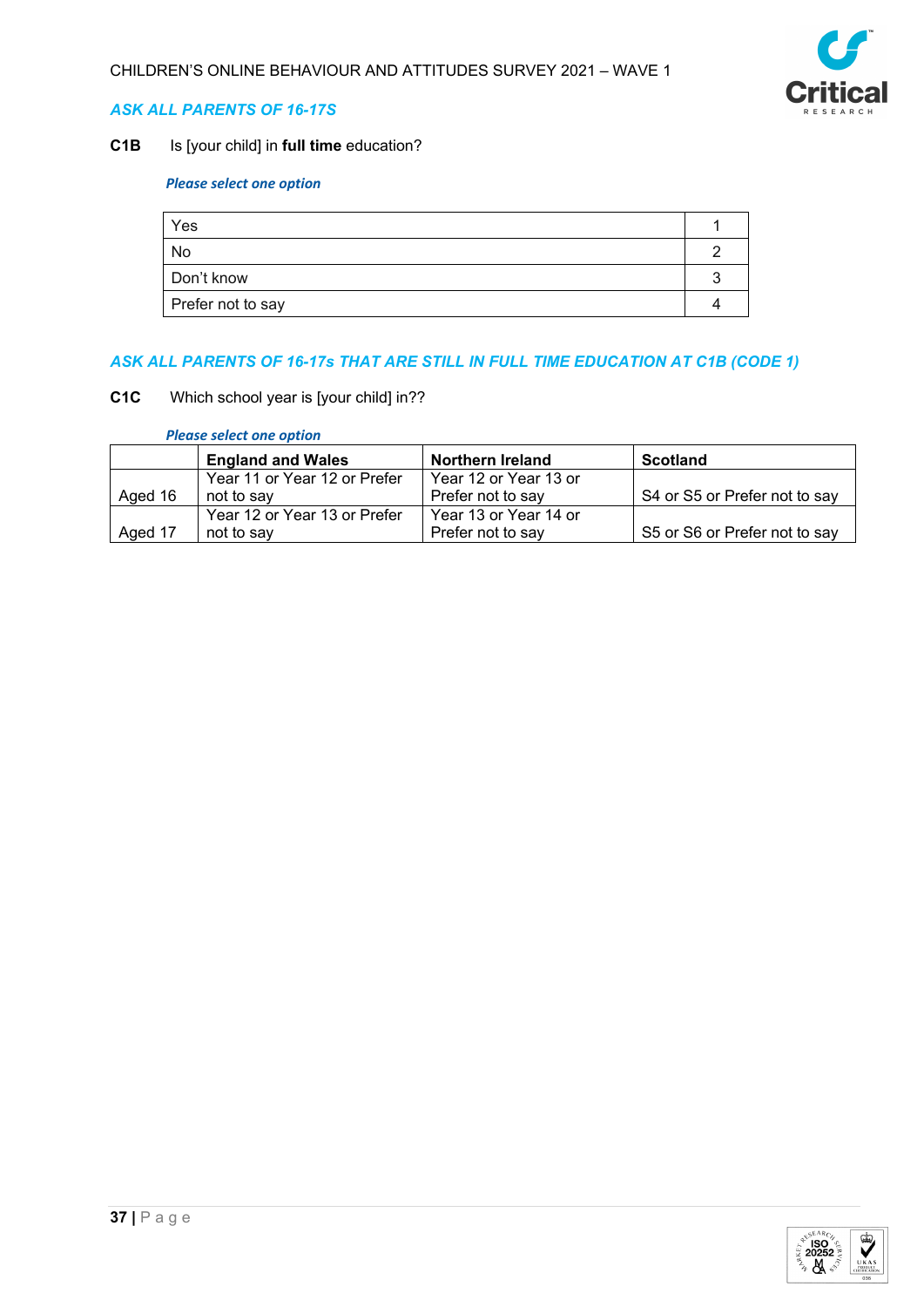

**C2** Which of these groups best describes your [your child] 's ethnic group or background

| <b>WHITE</b>                                      |                |
|---------------------------------------------------|----------------|
| English/ Welsh/ Scottish/ Northern Irish/ British | 1              |
| Irish                                             | $\overline{2}$ |
| Gypsy, Traveller or Irish Traveller               | 3              |
| Any other white background                        | 4              |
| <b>MIXED/ MULTIPLE ETHNIC GROUPS</b>              |                |
| White and Black Caribbean                         | 5              |
| White and Black African                           | 6              |
| White and Asian                                   | 7              |
| Any other mixed/ multiple ethnic background       | 8              |
| <b>ASIAN AND BRITISH ASIAN</b>                    |                |
| Indian                                            | 9              |
| Pakistani                                         | 10             |
| Bangladeshi                                       | 11             |
| Chinese                                           | 12             |
| Any other Asian background                        | 13             |
| <b>BLACK AND BLACK BRITISH</b>                    |                |
| Caribbean                                         | 14             |
| African                                           | 15             |
| Any other black/ African/ Caribbean background    | 16             |
| <b>OTHER ETHNIC GROUP</b>                         |                |
| Arab                                              | 17             |
| Any other ethnic background                       | 18             |
| Prefer not to say                                 | 19             |

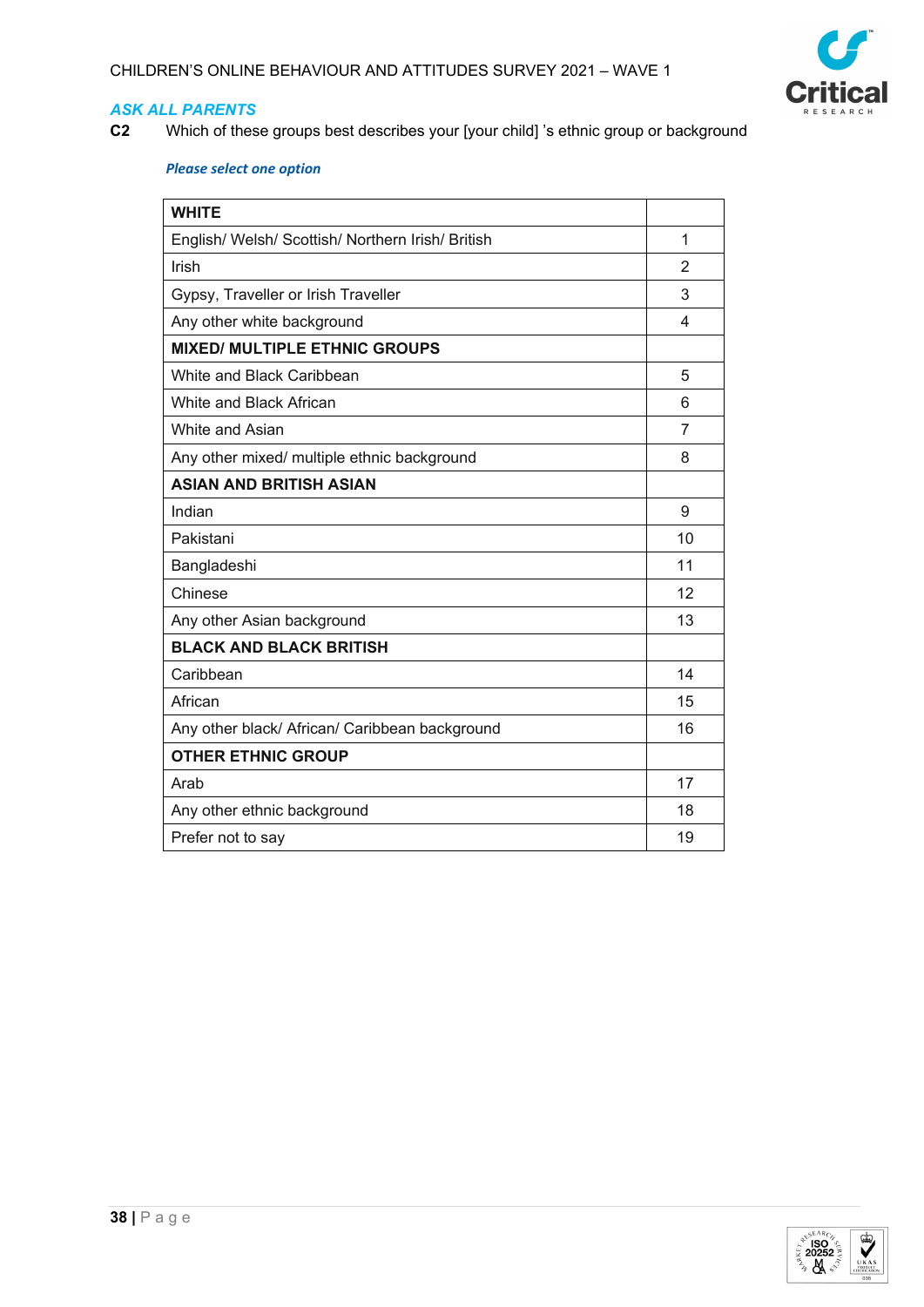

**C3** Which of these – if any – impact or limit [your child] 's daily activities?

## *Please select all that apply*

| Eyesight? Poor vision, colour blindness, partial sight, or are blind<br>Mobility? Cannot walk at all/ use a wheelchair or mobility scooter etc., or cannot walk very<br>3<br>far or manage stairs or can only do so with difficulty<br>Dexterity? Limited ability to reach/ difficulty opening things with their hands/ difficulty using<br>a telephone handset/ television remote control/ computer keyboard etc.<br>Breathing? Breathlessness or chest pains<br>5<br>Mental abilities? Such as learning, understanding, concentration, memory, communicating,<br>6<br>cognitive loss or deterioration.<br>Social/ behavioural? Conditions associated with this such as autism, attention deficit<br>disorder, Asperger's, etc.<br>Their mental health? Anxiety, depression, or trauma-related conditions, for example<br>8<br>Other illnesses/ conditions which impact or limit their daily activities<br>9<br>Nothing – no impairments or conditions that impact or limit their daily activities<br>10<br>Don't know<br>11<br>Prefer not to say<br>12 |                                                     |  |
|----------------------------------------------------------------------------------------------------------------------------------------------------------------------------------------------------------------------------------------------------------------------------------------------------------------------------------------------------------------------------------------------------------------------------------------------------------------------------------------------------------------------------------------------------------------------------------------------------------------------------------------------------------------------------------------------------------------------------------------------------------------------------------------------------------------------------------------------------------------------------------------------------------------------------------------------------------------------------------------------------------------------------------------------------------|-----------------------------------------------------|--|
|                                                                                                                                                                                                                                                                                                                                                                                                                                                                                                                                                                                                                                                                                                                                                                                                                                                                                                                                                                                                                                                          | Hearing? Poor hearing, partial hearing, or are deaf |  |
|                                                                                                                                                                                                                                                                                                                                                                                                                                                                                                                                                                                                                                                                                                                                                                                                                                                                                                                                                                                                                                                          |                                                     |  |
|                                                                                                                                                                                                                                                                                                                                                                                                                                                                                                                                                                                                                                                                                                                                                                                                                                                                                                                                                                                                                                                          |                                                     |  |
|                                                                                                                                                                                                                                                                                                                                                                                                                                                                                                                                                                                                                                                                                                                                                                                                                                                                                                                                                                                                                                                          |                                                     |  |
|                                                                                                                                                                                                                                                                                                                                                                                                                                                                                                                                                                                                                                                                                                                                                                                                                                                                                                                                                                                                                                                          |                                                     |  |
|                                                                                                                                                                                                                                                                                                                                                                                                                                                                                                                                                                                                                                                                                                                                                                                                                                                                                                                                                                                                                                                          |                                                     |  |
|                                                                                                                                                                                                                                                                                                                                                                                                                                                                                                                                                                                                                                                                                                                                                                                                                                                                                                                                                                                                                                                          |                                                     |  |
|                                                                                                                                                                                                                                                                                                                                                                                                                                                                                                                                                                                                                                                                                                                                                                                                                                                                                                                                                                                                                                                          |                                                     |  |
|                                                                                                                                                                                                                                                                                                                                                                                                                                                                                                                                                                                                                                                                                                                                                                                                                                                                                                                                                                                                                                                          |                                                     |  |
|                                                                                                                                                                                                                                                                                                                                                                                                                                                                                                                                                                                                                                                                                                                                                                                                                                                                                                                                                                                                                                                          |                                                     |  |
|                                                                                                                                                                                                                                                                                                                                                                                                                                                                                                                                                                                                                                                                                                                                                                                                                                                                                                                                                                                                                                                          |                                                     |  |
|                                                                                                                                                                                                                                                                                                                                                                                                                                                                                                                                                                                                                                                                                                                                                                                                                                                                                                                                                                                                                                                          |                                                     |  |

### *ASK ALL PARENTS*

**C4** What is your age, please?

Please enter your age in years \_

| 16-17 years       |   |
|-------------------|---|
| 18-24 years       | 2 |
| 25-34 years       | 3 |
| 35-44 years       |   |
| 45-54 years       | 5 |
| 55-64 years       | 6 |
| 65 years or over  |   |
| Prefer not to say |   |

# *ASK ALL PARENTS*

**C5** Which of the following describes how you think of yourself? *Please select one option*

| Male                                                                               |  |
|------------------------------------------------------------------------------------|--|
| Female                                                                             |  |
| Prefer to use my own term – Please specify this term below if you would like<br>to |  |
| Prefer not to say                                                                  |  |

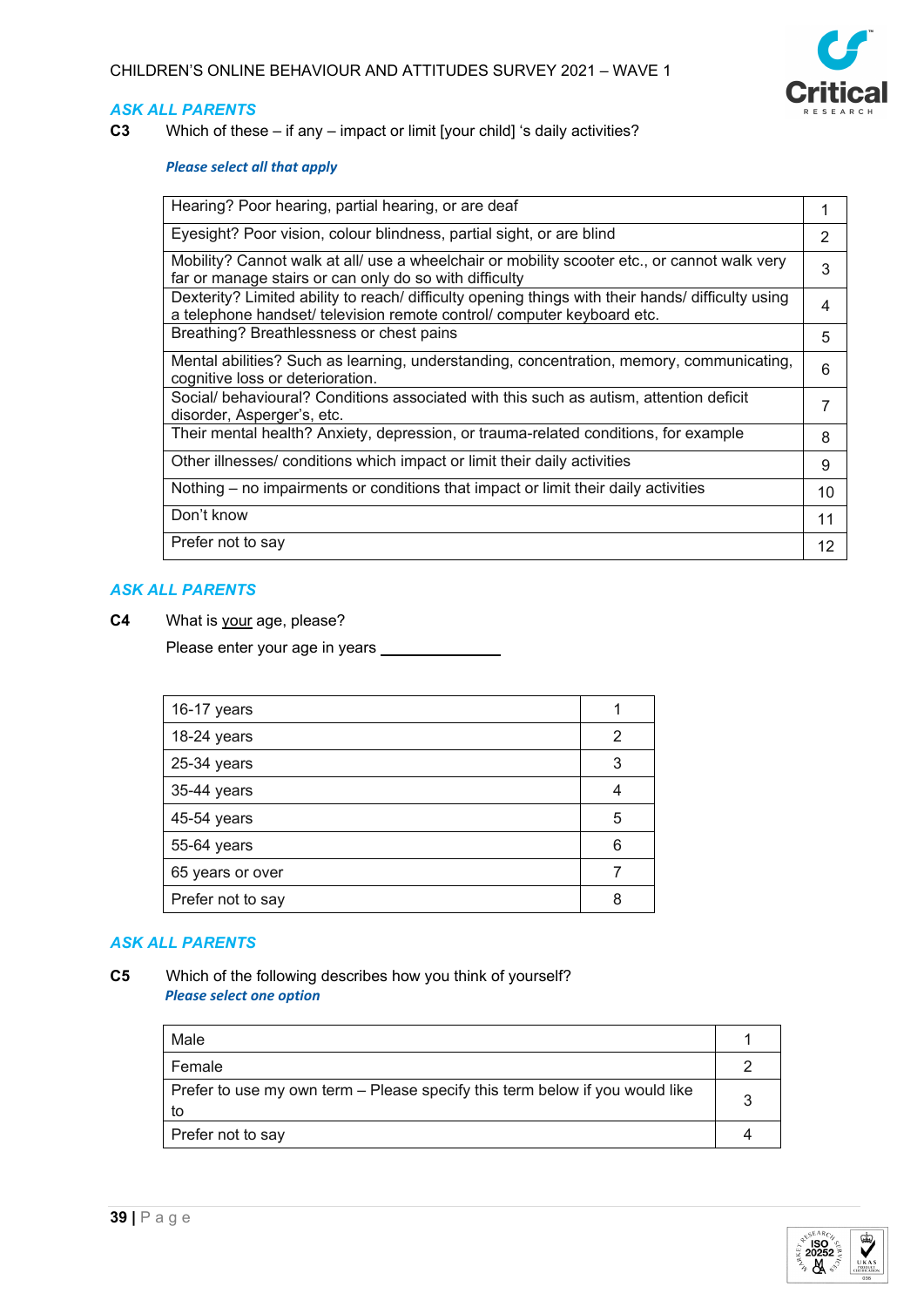

**C6** What is your working status?

**Please note** - if 'on furlough' please respond based on your employment status before furlough *Please select one option*

| In full time employment                   |   |
|-------------------------------------------|---|
| In part time employment                   | 2 |
| Unemployed                                | 3 |
| A student                                 | 4 |
| Full-time responsibility for home/ family | 5 |
| Retired                                   | 6 |
| Other                                     |   |
| Don't know                                | 8 |
| Prefer not to say                         | 9 |

# *ALL RESPONDENTS THAT ARE WORKING AT C6 (CODES 1-2)*

**C7** And are you currently on furlough? *Please select one option*

| Yes               |  |
|-------------------|--|
| No                |  |
| Don't know        |  |
| Prefer not to say |  |

# *ASK ALL PARENTS*

**C8** Could you please tell us whether you or anyone in your household currently receives any of the following benefits?   *Please select all that apply*

| Income Support                                          |    |
|---------------------------------------------------------|----|
| Income-based Jobseeker's Allowance                      | 2  |
| Pensions Credit (Guaranteed Credit)                     | 3  |
| Pensions Credit (no Guaranteed Credit)                  | 4  |
| Employment and Support Allowance (ESA)                  | 5  |
| Universal Credit (and household has other earnings).    | 6  |
| Universal Credit (and household has no other earnings). |    |
| Personal Independence Payment (PIP)                     | 8  |
| Carer's allowance                                       | 9  |
| Other - (please type in below)                          | 10 |
| None of these - Do not receive any of these benefits    | 11 |
| Don't know                                              | 12 |
| Prefer not to say                                       | 13 |